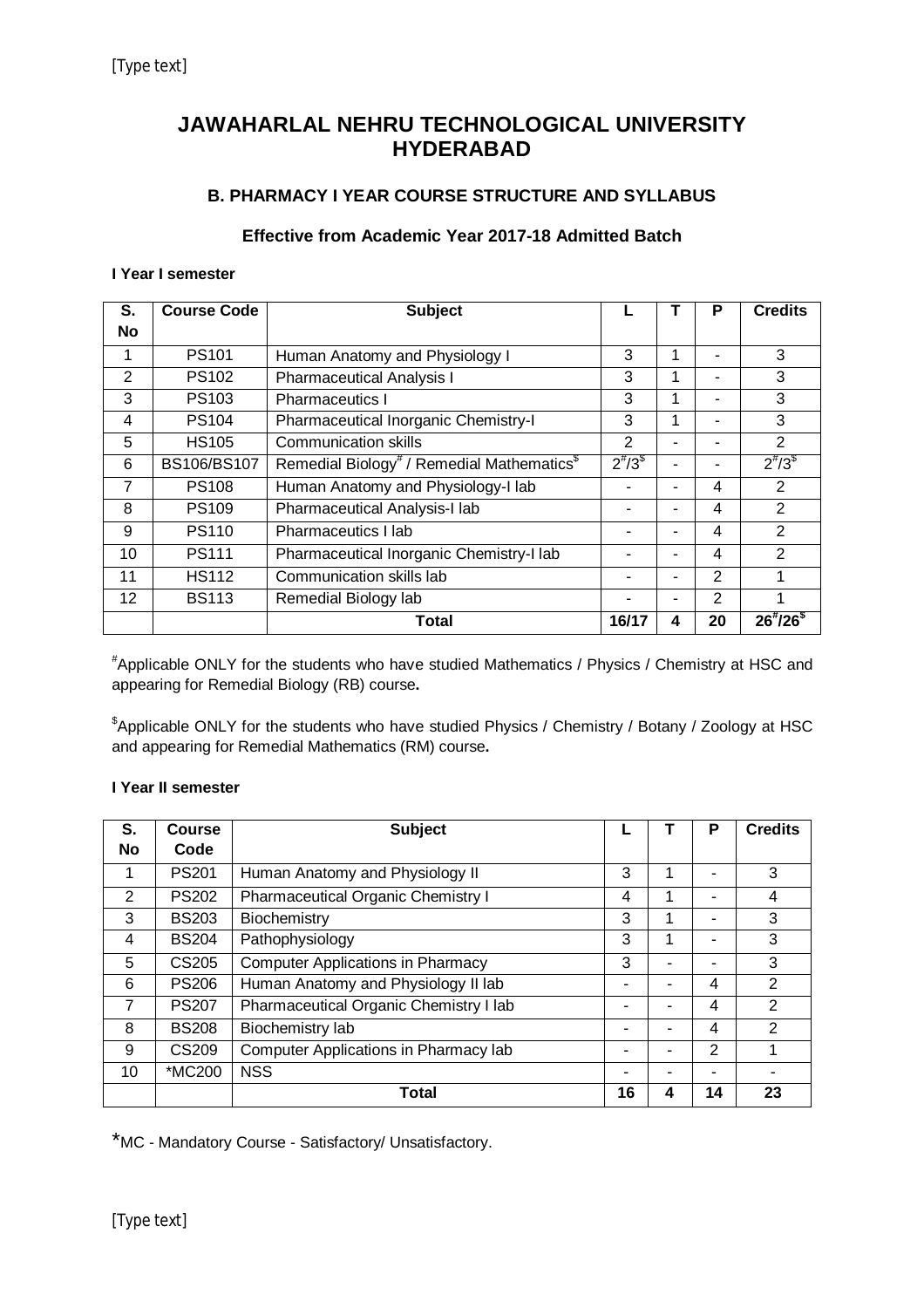## **PS101: HUMAN ANATOMY AND PHYSIOLOGY- I**

## **B. Pharm. I Year I Sem L T P C**

# **3 1 0 3**

**Scope:** This subject is designed to impart fundamental knowledge on the structure and functions of the various systems of the human body. It also helps in understanding both homeostatic mechanisms. The subject provides the basic knowledge required to understand the various disciplines of pharmacy.

**Course Objectives**: Upon completion of this course the student should be able to

- Explain the gross morphology, structure, and functions of various organs of the human body.
- Describe the various homeostatic mechanisms and their imbalances.
- Identify the various tissues and organs of different systems of human body.
- Perform the various experiments related to special senses and nervous system.
- Appreciate coordinated working pattern of different organs of each system

#### **Unit – I 10 hours**

#### **Introduction to human body**

Definition and scope of anatomy and physiology, levels of structural organization and body systems, basic life processes, homeostasis, basic anatomical terminology.

#### **Cellular level of organization**

Structure and functions of cell, transport across cell membrane, cell division, cell junctions. General principles of cell communication, intracellular signaling pathway activation by extracellular signal molecule, Forms of intracellular signaling: a) Contact-dependent b) Paracrine c) Synaptic d) Endocrine

#### **Tissue level of organization**

Classification of tissues, structure, location and functions of epithelial, muscular and nervous and connective tissues.

#### **Unit – II 10 hours**

**Integumentary system** Structure and functions of skin

#### **Skeletal system**

Divisions of skeletal system, types of bone, salient features, and functions of bones of axial and appendicular skeletal system

Organization of skeletal muscle, physiology of muscle contraction, neuromuscular junction **Joints**

Structural and functional classification, types of joints movements and its articulation

## **Unit – III 10 hours**

#### **Nervous system**

Organization of nervous system, neuron, neuroglia, classification and properties of nerve fibre, electrophysiology, action potential, nerve impulse, receptors, synapse, neurotransmitters.

Central nervous system: Meninges, ventricles of brain and cerebrospinal fluid. Structure and functions of brain (cerebrum, brain stem, cerebellum), spinal cord (gross structure, functions of afferent and efferent nerve tracts, reflex activity)

#### **Unit – IV 08 hours**

#### **Peripheral nervous system**:

Classification of peripheral nervous system: Structure and functions of sympathetic and parasympathetic nervous system. Origin and functions of spinal and cranial nerves.

#### **Special senses**

Structure and functions of eye, ear, nose and tongue and their disorders.

[Type text]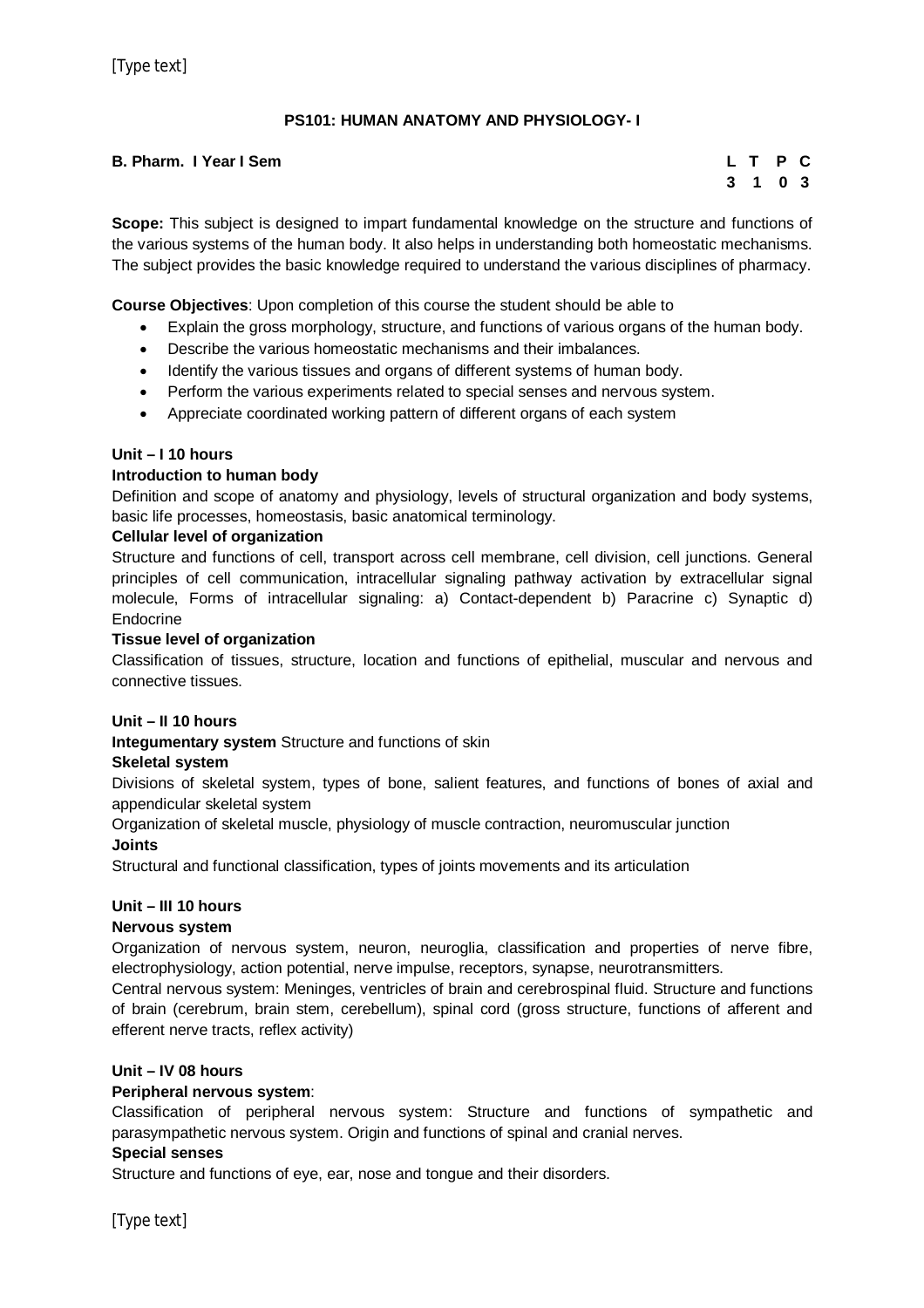## **Unit – V 07 hours**

## **Endocrine system**

Classification of hormones, mechanism of hormone action, structure and functions of pituitary gland, thyroid gland, parathyroid gland, adrenal gland, pancreas, pineal gland, thymus and their disorders.

## **TEXTBOOKS: (Latest Editions)**

- 1. Essentials of Medical Physiology by K. Sembulingam and P. Sembulingam. Jaypee brothers medical publishers, New Delhi.
- 2. Anatomy and Physiology in Health and Illness by Kathleen J.W. Wilson, Churchill Livingstone, New York
- 3. Physiological basis of Medical Practice-Best and Tailor. Williams & Wilkins Co, River view, MI USA
- 4. Text book of Medical Physiology- Arthur C, Guytonand John. E. Hall. Miamisburg, OH, U.S.A.
- 5. Principles of Anatomy and Physiology by Tortora Grabowski. Palmetto, GA, U.S.A.
- 6. Textbook of Human Histology by Inderbir Singh, Jaypee brother's medical publishers, New Delhi.
- 7. Textbook of Practical Physiology by C.L. Ghai, Jaypee brother's medical publishers, New Delhi.
- 8. Practical workbook of Human Physiology by K. Srinageswari and Rajeev Sharma, Jaypee brother's medical publishers, New Delhi.

## **REFERENCE BOOKS: (Latest Editions)**

- 1. Physiological basis of Medical Practice-Best and Tailor. Williams & Wilkins Co, Riverview, MI USA
- 2. Text book of Medical Physiology- Arthur C, Guyton and John. E. Hall. Miamisburg, OH, U.S.A.
- 3. Human Physiology (vol 1 and 2) by Dr. C.C. Chatterrje ,Academic Publishers Kolkata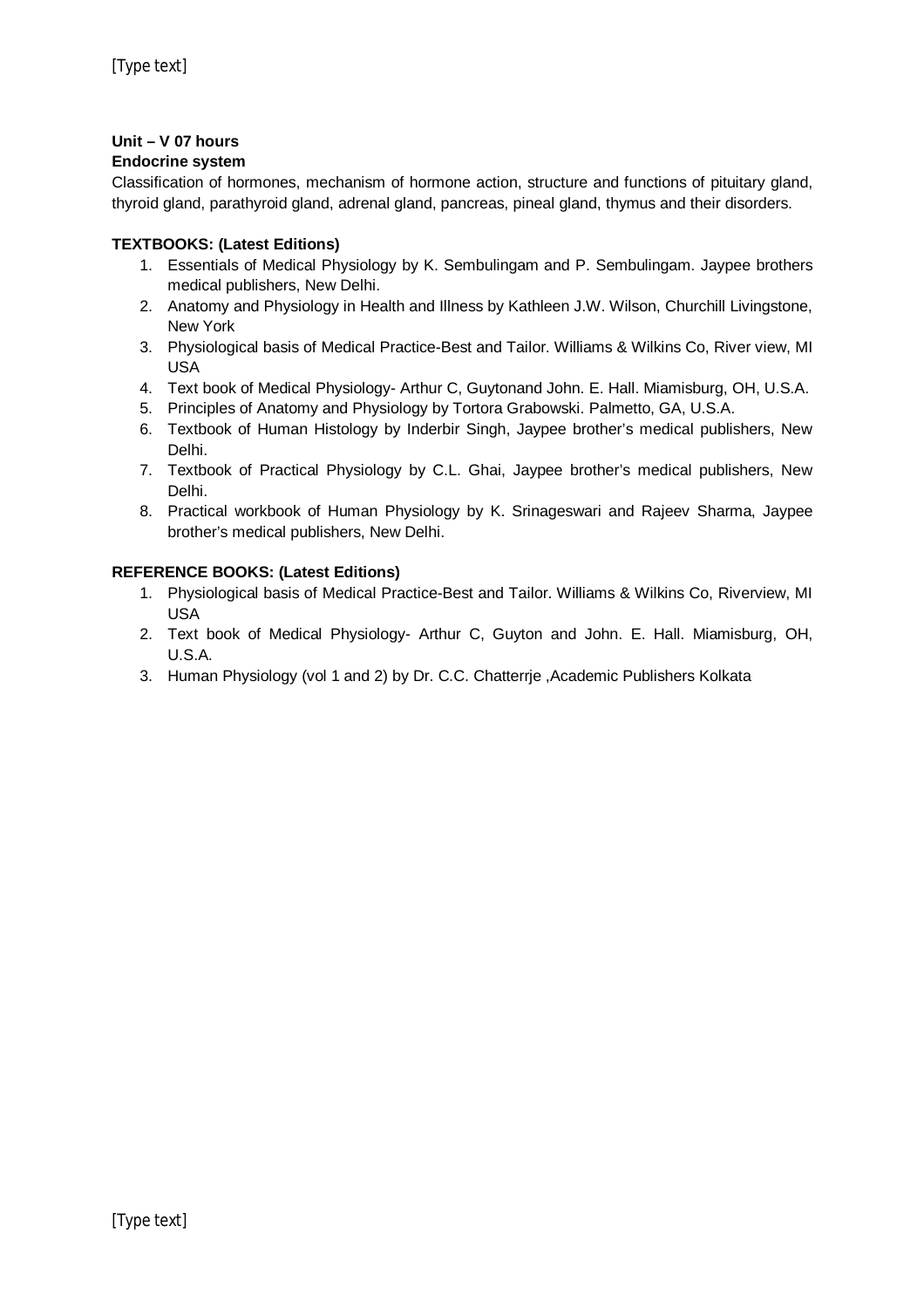## **PS102: PHARMACEUTICAL ANALYSIS - I**

## **B. Pharm. I Year I Sem L T P C**

# **3 1 0 3**

**Scope**: This course deals with the fundamentals of analytical chemistry and principles of electrochemical analysis of drugs

**Course Objectives:** Upon completion of the course student shall be able to

- understand the principles of volumetric and electro chemical analysis
- carryout various volumetric and electrochemical titrations
- develop analytical skills

#### **UNIT- I 10 Hours**

**(a) Pharmaceutical analysis**- Definition and scope

- i) Different techniques of analysis
- ii) Methods of expressing concentration
	- iii) Primary and secondary standards.
	- iv) Preparation and standardization of various molar and normal solutions-Oxalic acid, sodium hydroxide, hydrochloric acid, sodium thiosulphate, sulphuric acid, potassium permanganate and ceric ammonium sulphate
- **(b) Errors:** Sources of errors, types of errors, methods of minimizing errors, accuracy, precision and significant figures

#### **UNIT- II10 Hours**

**Acid base titration**: Theories of acid base indicators, classification of acid base titrations and theory involved in titrations of strong, weak, and very weak acids and bases, neutralization curves

**Non aqueous titration**: Solvents, acidimetry and alkalimetry titration and estimation of Sodium benzoate and Ephedrine HCl

#### **UNIT- III 10 Hours**

**Precipitation titrations**: Mohr's method, Volhard's, Modified Volhard's, Fajans method, estimation of sodium chloride.

**Complexometric titration**: Classification, metal ion indicators, masking and demasking reagents, estimation of Magnesium sulphate, and calcium gluconate.

**Gravimetry**: Principle and steps involved in gravimetric analysis. Purity of the precipitate: coprecipitation and post precipitation, Estimation of barium sulphate.

#### **UNIT - IV 08 Hours**

#### **Redox titrations:**

(a) Concepts of oxidation and reduction

(b) Types of redox titrations (Principles and applications)

Cerimetry, Iodimetry, Iodometry, Bromatometry, Dichrometry, Titration with potassium iodate

#### **UNIT - V 7 Hours**

#### **Electrochemical methods of analysis:**

**Conductometry** - Introduction, Conductivity cell, Conductometric titrations, applications.

**Potentiometry -** Electrochemical cell, construction and working of reference (Standard hydrogen, silver chloride electrode and calomel electrode) and indicator electrodes (metal electrodes and glass electrode), methods to determine end point of potentiometric titration and applications.

**Polarography** - Principle, Ilkovic equation, construction and working of dropping mercury electrode and rotating platinum electrode, applications

[Type text]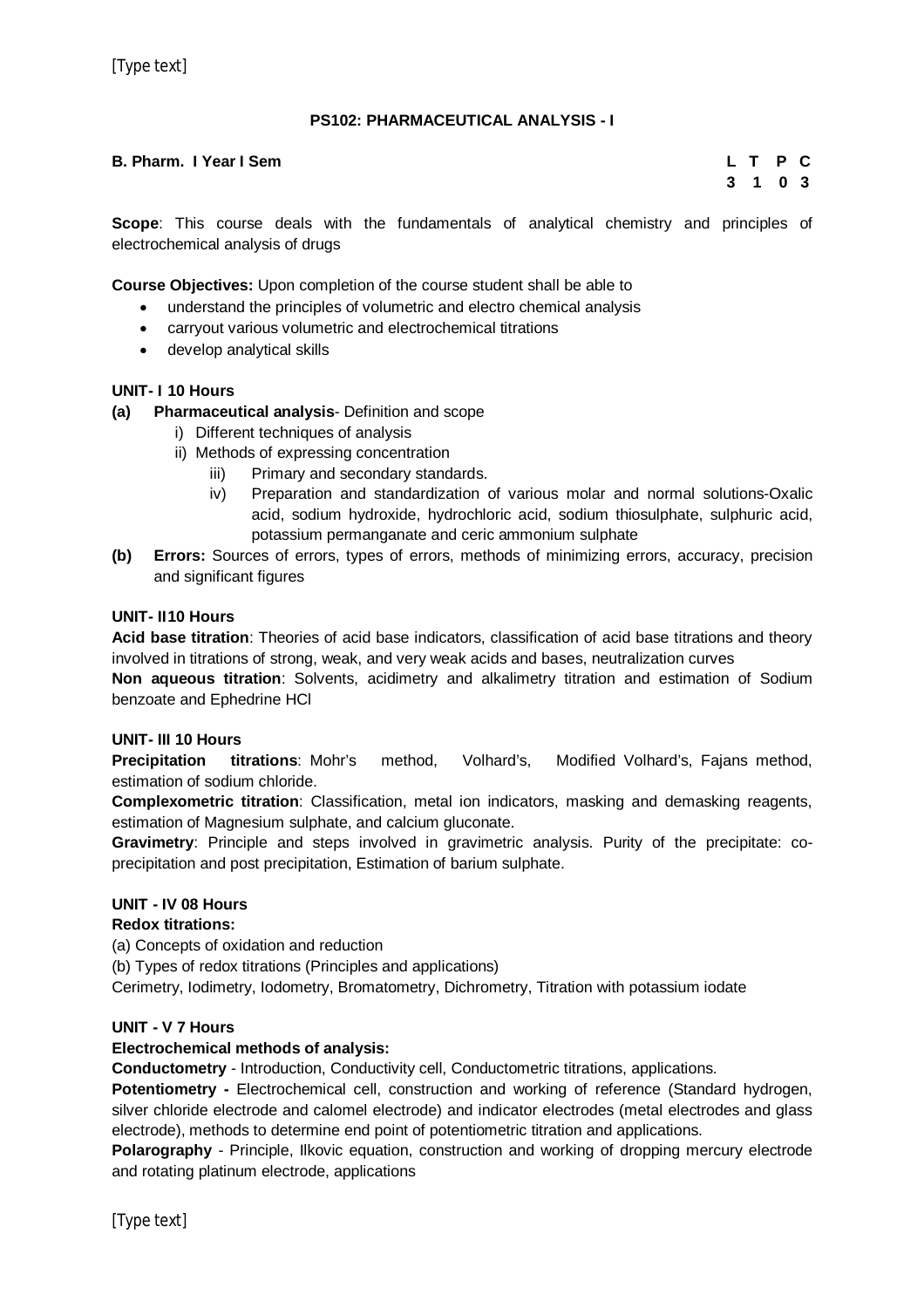## **TEXTBOOKS: (Latest Editions)**

- 1. A.H. Beckett & J.B. Stenlake's, Practical Pharmaceutical Chemistry Vol I & II, Stahlone Press of University of London
- 2. A.I. Vogel, Text Book of Quantitative Inorganic analysis
- 3. P. GunduRao, Inorganic Pharmaceutical Chemistry
- 4. Bentley and Driver's Textbook of Pharmaceutical Chemistry
- 5. John H. Kennedy, Analytical chemistry principles
- 6. Indian Pharmacopoeia.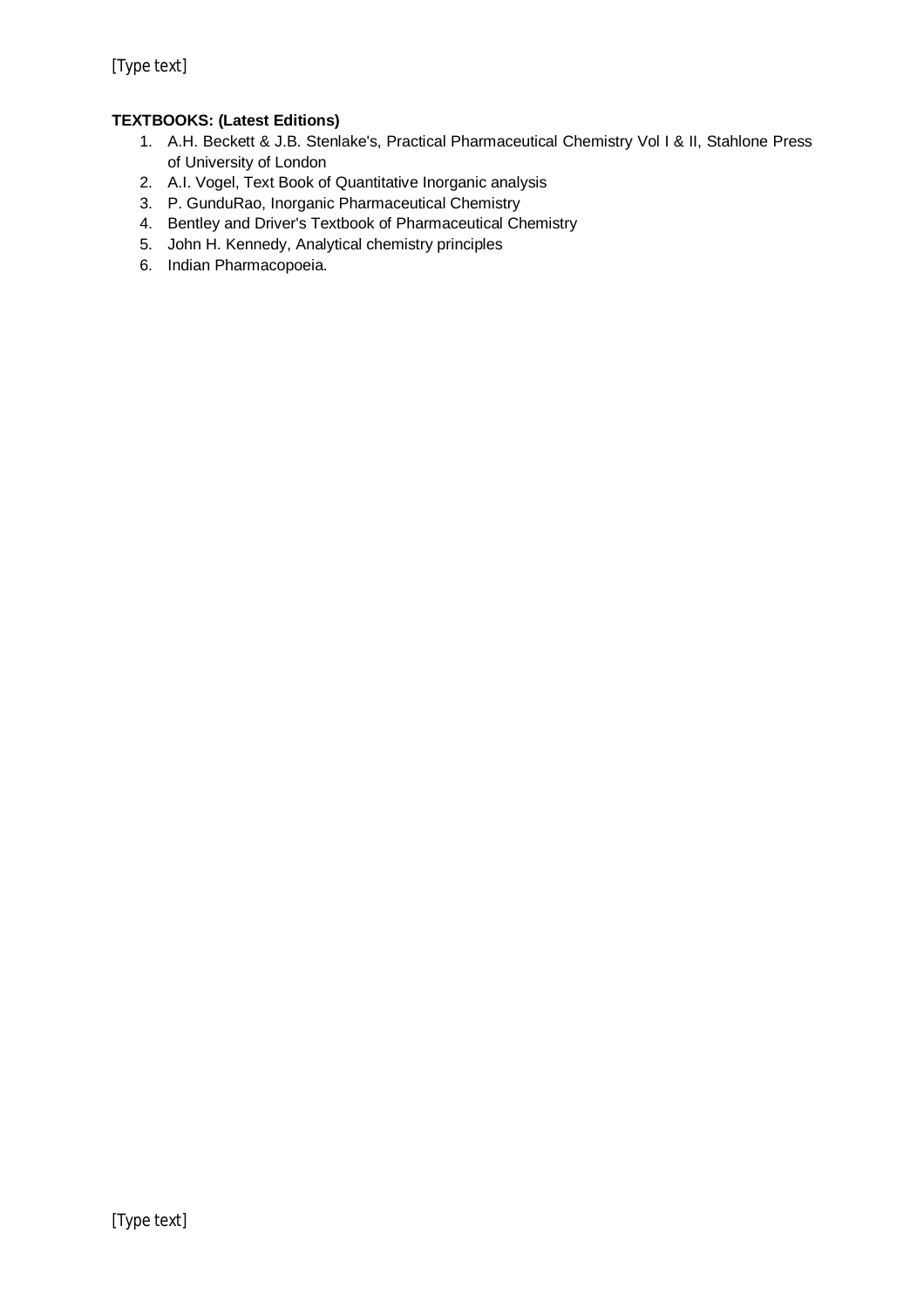## **PS103: PHARMACEUTICS - I**

#### **B. Pharm. I Year I Sem L T P C**

## **3 1 0 3**

**Scope:** This course is designed to impart a fundamental knowledge on the preparatory pharmacy with arts and science of preparing the different conventional dosage forms.

**Course Objectives:** Upon completion of this course the student should be able to:

- Know the history of profession of pharmacy
- Understand the basics of different dosage forms, pharmaceutical incompatibilities and pharmaceutical calculations
- Understand the professional way of handling the prescription
- Preparation of various conventional dosage forms

### **UNIT – I 10 Hours**

**Historical background and development of profession of pharmacy**: History of profession of Pharmacy in India in relation to pharmacy education, industry, and organization, Pharmacy as a career, Pharmacopoeias: Introduction to IP, BP, USP and Extra Pharmacopoeia.

**Dosage forms:** Introduction to dosage forms, classification and definitions

**Prescription:** Definition, Parts of prescription, handling of Prescription and Errors in prescription.

**Posology:** Definition, Factors affecting posology. Pediatric dose calculations based on age, body weight and body surface area.

#### **UNIT – II 10 Hours**

**Pharmaceutical calculations**: Weights and measures–Imperial & Metric system, Calculations involving percentage solutions, alligation, proof spirit and isotonic solutions based on freezing point and molecular weight.

**Powders:** Definition, classification, advantages and disadvantages, Simple & compound powders – official preparations, dusting powders, effervescent, efflorescent and hygroscopic powders, eutectic mixtures. Geometric dilutions.

**Liquid dosage forms:** Advantages and disadvantages of liquid dosage forms. Excipients used in formulation of liquid dosage forms. Solubility enhancement techniques

#### **UNIT – III 08 Hours**

**Monophasic liquids:** Definitions and preparations of Gargles, Mouthwashes, Throat Paint, Eardrops, Nasal drops, Enemas, Syrups, Elixirs, Liniments and Lotions.

#### **Biphasic liquids:**

**Suspensions:** Definition, advantages and disadvantages, classifications, Preparation of suspensions; Flocculated and Deflocculated suspension & stability problems and methods to overcome.

**Emulsions:** Definition, classification, emulsifying agent, test for the identification of type of Emulsion, Methods of preparation & stability problems and methods to overcome.

#### **UNIT – IV 08 Hours**

**Suppositories**: Definition, types, advantages and disadvantages, types of bases, methods of preparations. Displacement value & its calculations, evaluation of suppositories.

**Pharmaceutical incompatibilities**: Definition, classification, physical, chemical and therapeutic incompatibilities with examples.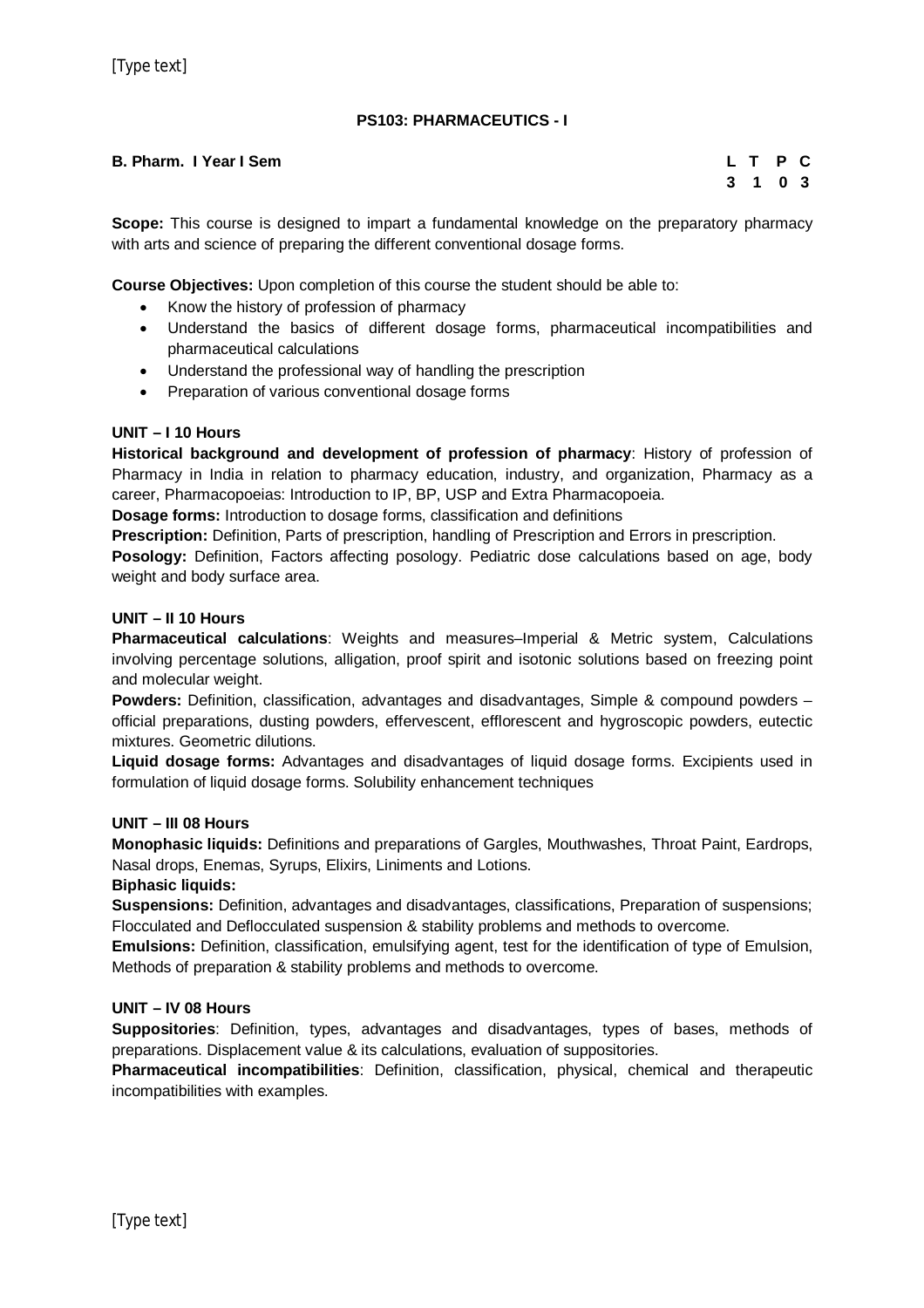## **UNIV – V 07 Hours**

**Semisolid dosage forms:** Definitions, classification, mechanisms and factors influencing dermal penetration of drugs. Preparation of ointments, pastes, creams and gels. Excipients used in semi solid dosage forms. Evaluation of semi solid dosages forms

## **TEXTBOOKS: (Latest Editions)**

- 1. H.C. Ansel et al., Pharmaceutical Dosage Form and Drug Delivery System, Lippincott Williams and Walkins, New Delhi.
- 2. Carter S.J., Cooper and Gunn's-Dispensing for Pharmaceutical Students, CBS publishers, New Delhi.
- 3. M.E. Aulton, Pharmaceutics, The Science& Dosage Form Design, Churchill Livingstone, Edinburgh.
- 4. Indian pharmacopoeia.
- 5. British pharmacopoeia.
- 6. Lachmann. Theory and Practice of Industrial Pharmacy, Lea & Febiger Publisher, The University of Michigan.
- 7. Alfonso R. Gennaro Remington. The Science and Practice of Pharmacy, Lippincott Williams, New Delhi.
- 8. Carter S.J., Cooper and Gunn's. Tutorial Pharmacy, CBS Publications, New Delhi.
- 9. E.A. Rawlins, Bentley's Text Book of Pharmaceutics, English Language Book Society, Elsevier Health Sciences, USA.
- 10. Isaac Ghebre Sellassie: Pharmaceutical Pelletization Technology, Marcel Dekker, INC, New York.
- 11. Dilip M. Parikh: Handbook of Pharmaceutical Granulation Technology, Marcel Dekker, INC, New York.
- 12. Francoise Nieloud and Gilberte Marti-Mestres: Pharmaceutical Emulsions and Suspensions, Marcel Dekker, INC, New York.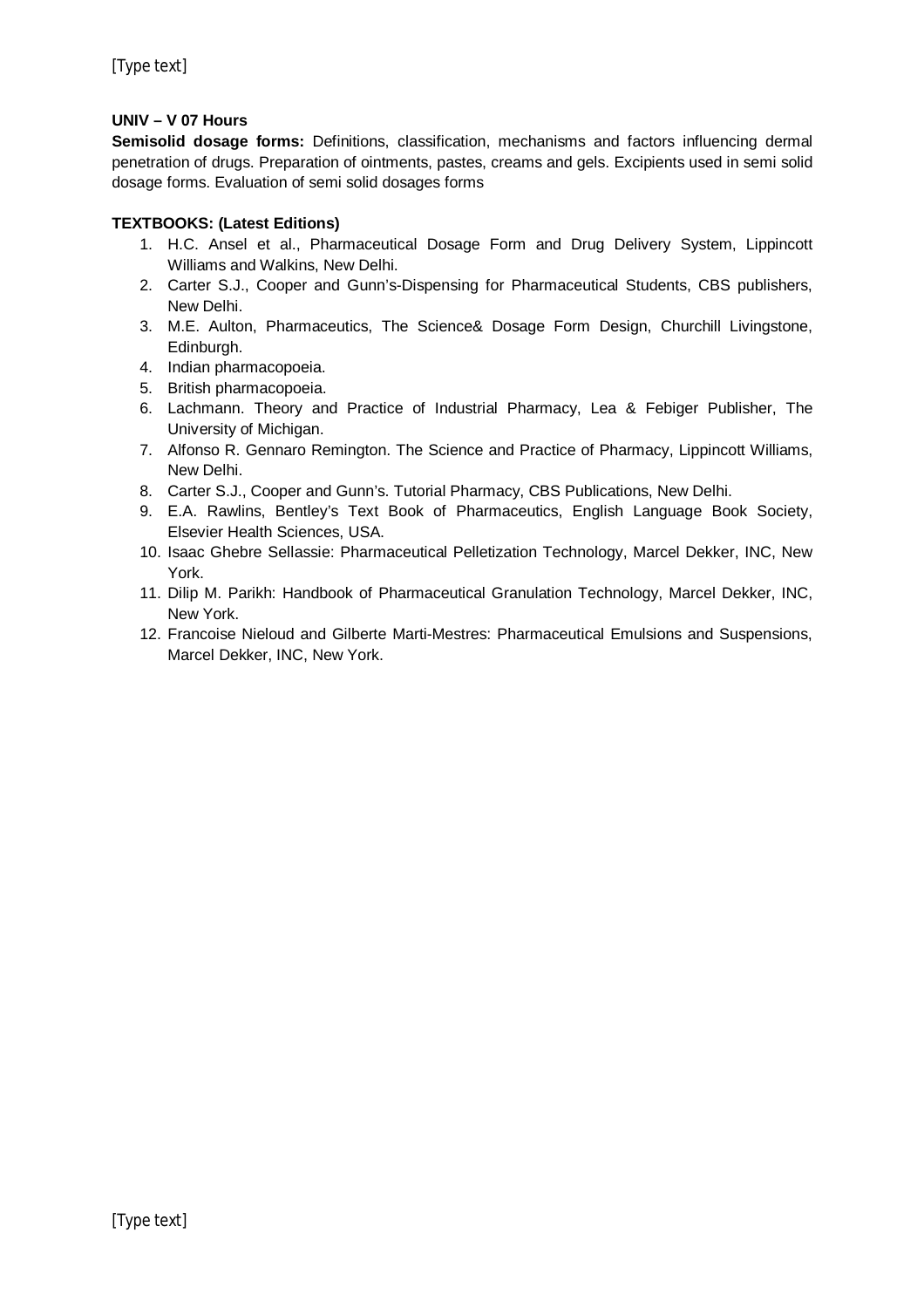## **PS104: PHARMACEUTICAL INORGANIC CHEMISTRY - I**

#### **B. Pharm. I Year I Sem L T P C**

**3 1 0 3**

**Scope**: This subject deals with the monographs of inorganic drugs and pharmaceuticals.

**Course Objectives:** Upon completion of course student shall be able to

- know the sources of impurities and methods to determine the impurities in inorganic drugs and pharmaceuticals
- understand the medicinal and pharmaceutical importance of inorganic compounds

#### **UNIT – I 10 Hours**

**Impurities in pharmaceutical substances:** History of Pharmacopoeia, Sources and types of impurities, principle involved in the limit test for Chloride, Sulphate, Iron, Arsenic, Lead and Heavy metals, modified limit test for Chloride and Sulphate

**General methods of preparation**, assay for the compounds superscripted with **asterisk (\*),** properties and medicinal uses of inorganic compounds belonging to the following classes

#### **UNIT – II 10 Hours**

**Acids, Bases and Buffers:** Buffer equations and buffer capacity in general, buffers in pharmaceutical systems, preparation, stability, buffered isotonic solutions, measurements of tonicity, calculations and methods of adjusting isotonicity.

**Major extra and intracellular electrolytes**: Functions of major Physiological ions, Electrolytes used in the replacement therapy: Sodium chloride\*, Potassium chloride, Calcium gluconate\* and Oral Rehydration Salt (ORS), Physiological acid base balance.

**Dental products**: Dentifrices, role of fluoride in the treatment of dental caries, Desensitizing agents, Calcium carbonate, Sodium fluoride, and Zinc eugenol cement.

#### **UNIT – III 10 Hours**

#### **Gastrointestinal agents**

**Acidifiers:** Ammonium chloride\* and Dil. HCl

**Antacid:** Ideal properties of antacids, combinations of antacids, Sodium Bicarbonate\*, Aluminum hydroxide gel, Magnesium hydroxide mixture

**Cathartics:** Magnesium sulphate, Sodium orthophosphate, Kaolin and Bentonite

**Antimicrobials**: Mechanism, classification, Potassium permanganate, Boric acid, Hydrogen peroxide\*, Chlorinated lime\*, Iodine and its preparations

#### **UNIT – IV 08 Hours**

#### **Miscellaneous compounds**

**Expectorants:** Potassium iodide, Ammonium chloride\*. **Emetics**: Copper sulphate\*, Sodium potassium tartarate **Haematinics:** Ferrous sulphate\*, Ferrous gluconate **Poison and Antidote:** Sodium thiosulphate\*, Activated charcoal, Sodiumnitrite 333 **Astringents**: Zinc Sulphate, Potash Alum

## **UNIT – V 07 Hours**

**Radiopharmaceuticals**: Radio activity, Measurement of radioactivity, Properties of á, â, ã radiations, Half life, radio isotopes and study of radio isotopes - Sodium iodide  $1^{131}$ , Storage conditions, precautions & pharmaceutical application of radioactive substances.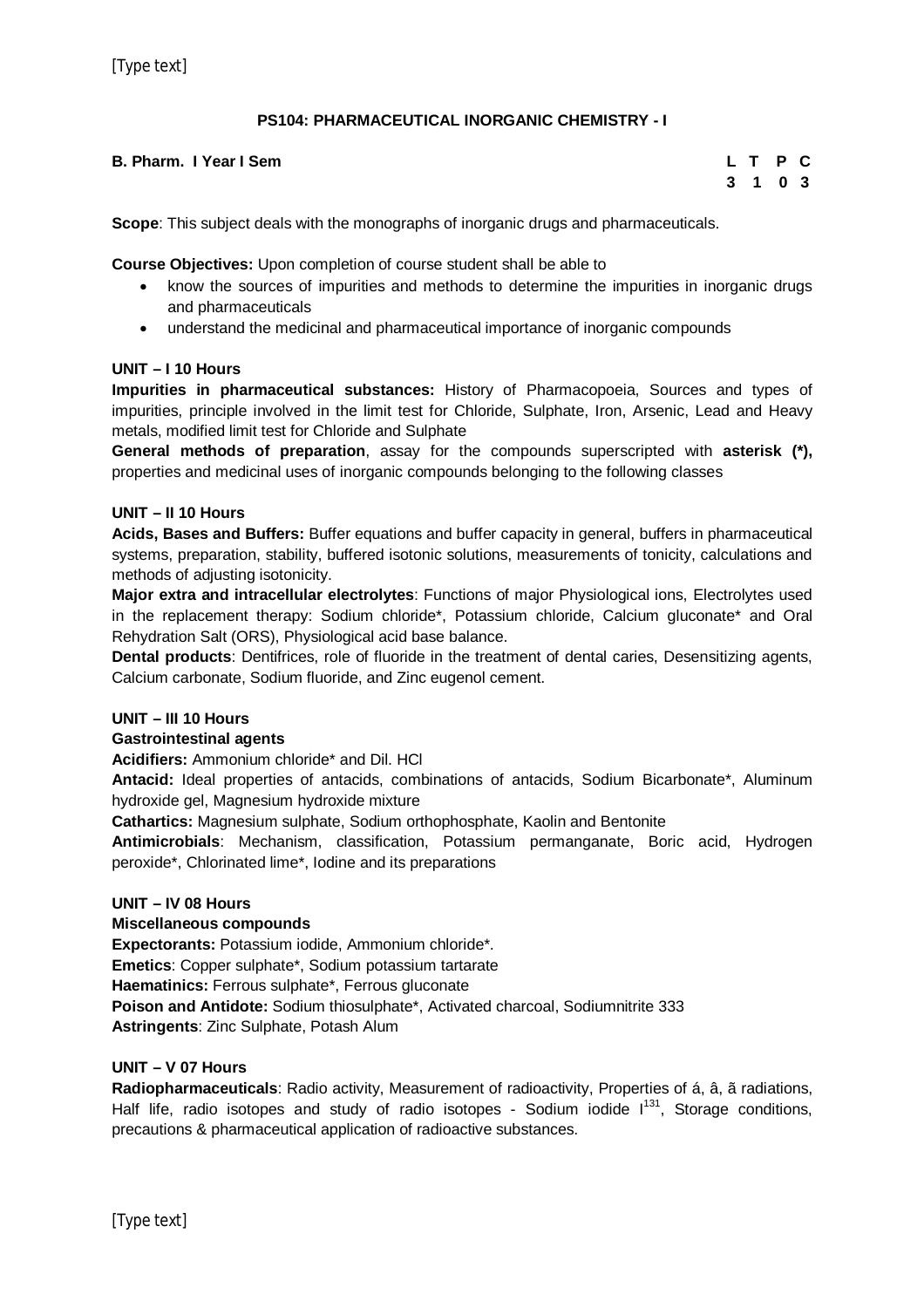## **TEXTBOOKS: (Latest Editions)**

- 1. A.H. Beckett & J.B. Stenlake's, Practical Pharmaceutical Chemistry Vol I & II, Stahlone Press of University of London, 4<sup>th</sup> edition.
- 2. A.I. Vogel, Text Book of Quantitative Inorganic analysis
- 3. P. GunduRao, Inorganic Pharmaceutical Chemistry, 3<sup>rd</sup> Edition
- 4. M.L Schroff, Inorganic Pharmaceutical Chemistry
- 5. Bentley and Driver's Textbook of Pharmaceutical Chemistry
- 6. Anand & Chatwal, Inorganic Pharmaceutical Chemistry
- 7. Indian Pharmacopoeia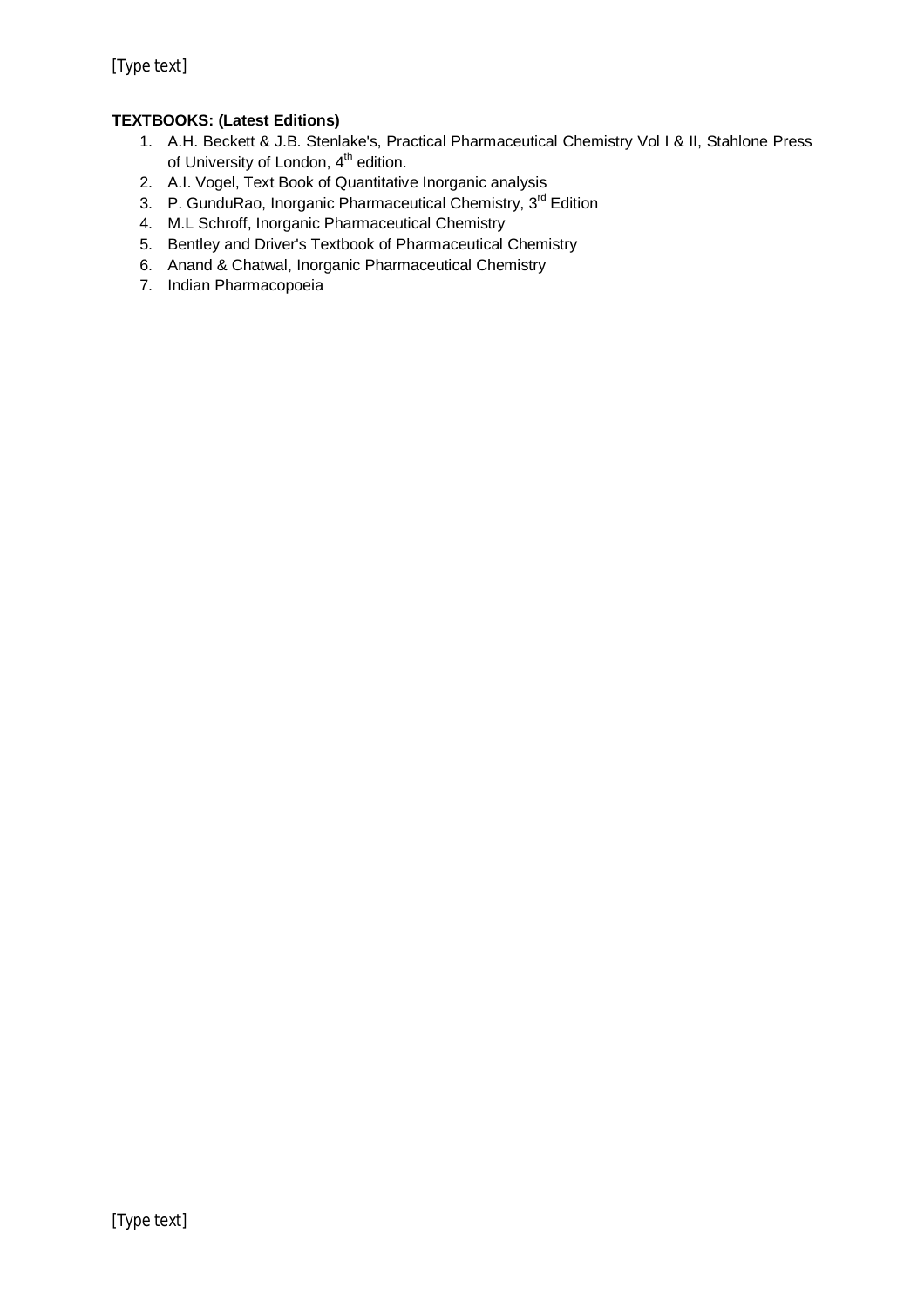## **HS105: COMMUNICATION SKILLS**

#### **B. Pharm. I Year I Sem L T P C**

# **2 0 0 2**

**Scope:** This course will prepare the young pharmacy student to interact effectively with doctors, nurses, dentists, physiotherapists and other health workers. At the end of this course the student will get the soft skills set to work cohesively with the team as a team player and will add value to the pharmaceutical business.

**Course Objectives:** Upon completion of the course the student shall be able to

- Understand the behavioral needs for a Pharmacist to function effectively in the areas of pharmaceutical operation
- Communicate effectively (Verbal and Non Verbal)
- **Effectively manage the team as a team player**
- Develop interview skills
- Develop Leadership qualities and essentials

## **UNIT – I 07 Hours**

**Communication Skills:** Introduction, Definition, The Importance of Communication, The Communication Process – Source, Message, Encoding, Channel, Decoding, Receiver, Feedback, **Context** 

**Barriers to communication:** Physiological Barriers, Physical Barriers, Cultural Barriers, Language Barriers, Gender Barriers, Interpersonal Barriers, Psychological Barriers, Emotional barriers

**Perspectives in Communication:** Introduction, Visual Perception, Language, Other factors affecting our perspective - Past Experiences, Prejudices, Feelings, Environment

#### **UNIT – II 07 Hours**

**Elements of Communication:** Introduction, Face to Face Communication - Tone of Voice, Body Language (Non-verbal communication), Verbal Communication, Physical Communication

**Communication Styles:** Introduction, The Communication Styles Matrix with example for each - Direct Communication Style, Spirited Communication Style, Systematic Communication Style, Considerate Communication Style

#### **UNIT – III 07 Hours**

**Basic Listening Skills:** Introduction, Self-Awareness, Active Listening, Becoming an Active Listener, Listening in Difficult Situations

**Effective Written Communication:** Introduction, When and When Not to Use Written Communication - Complexity of the Topic, Amount of Discussion' Required, Shades of

Meaning, Formal Communication

**Writing Effectively:** Subject Lines, Put the Main Point First, Know Your Audience, Organization of the Message

#### **UNIT – IV 05 Hours**

**Interview Skills:** Purpose of an interview, Do's and Dont's of an interview

**Giving Presentations:** Dealing with Fears, Planning your Presentation, Structuring Your Presentation, Delivering Your Presentation, Techniques of Delivery

#### **UNIT – V 04 Hours**

**Group Discussion:** Introduction, Communication skills in group discussion, Do's and Dont's of group discussion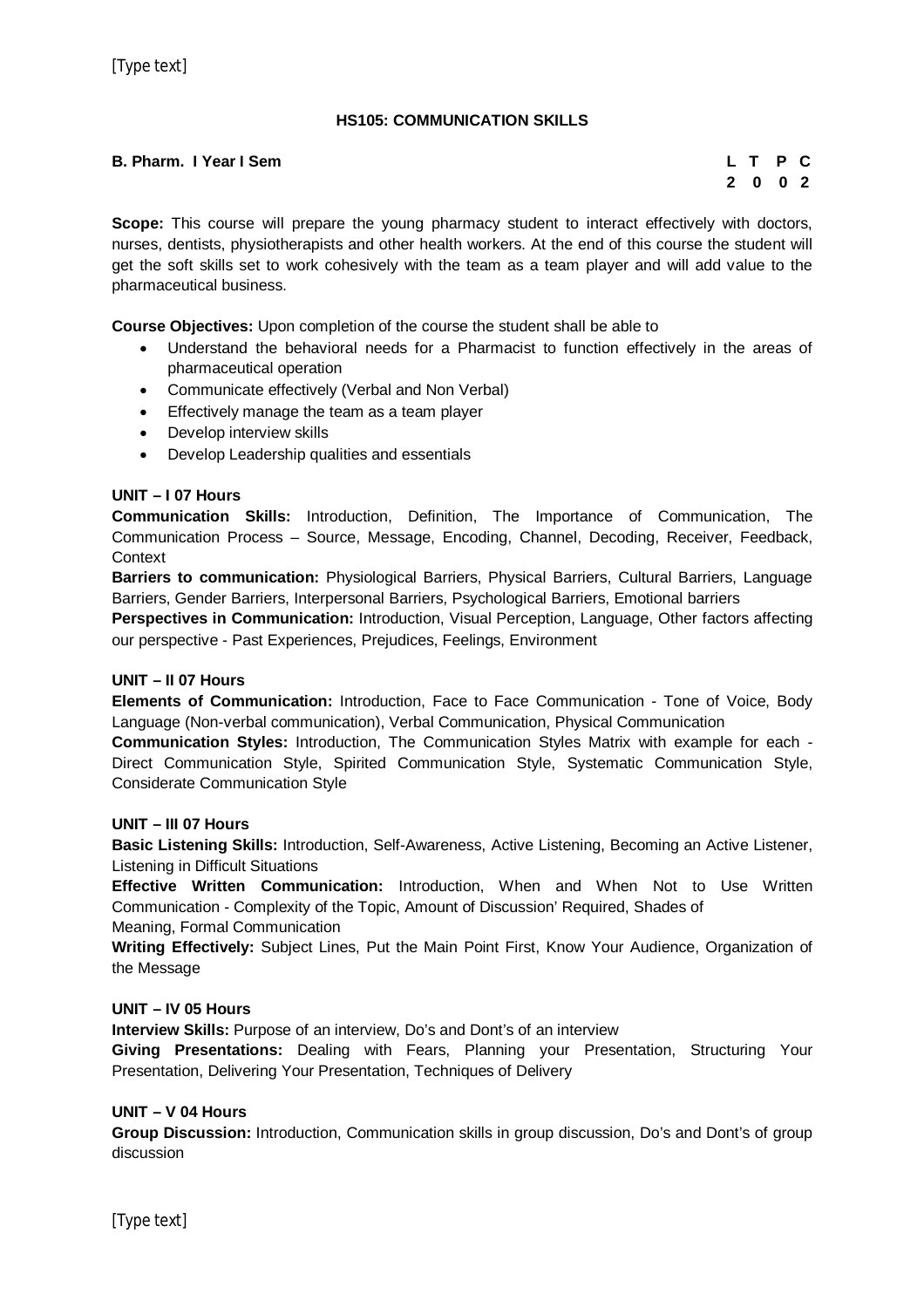## **Recommended Books: (Latest Edition)**

- 1. Basic communication skills for Technology, Andreja. J. Ruther Ford, 2<sup>nd</sup> Edition, Pearson Education, 2011
- 2. Communication skills, Sanjay Kumar, Pushpalata, 1<sup>st</sup> Edition, Oxford Press, 2011
- 3. Organizational Behaviour, Stephen .P. Robbins, 1st Edition, Pearson, 2013
- 4. Brilliant- Communication skills, Gill Hasson, 1<sup>st</sup> Edition, Pearson Life, 2011
- 5. The Ace of Soft Skills: Attitude, Communication and Etiquette for success, Gopala Swamy Ramesh, 5<sup>th</sup> Edition, Pearson, 2013
- 6. Developing your influencing skills, Deborah Dalley, Lois Burton, Margaret, Green hall, 1st Edition Universe of Learning LTD, 2010
- 7. Communication skills for professionals, Konarnira,  $2^{nd}$  Edition, New arrivals PHI, 2011
- 8. Personality development and soft skills, Barun K Mitra, 1<sup>st</sup> Edition, Oxford Press, 2011
- 9. Soft skill for everyone, Butter Field, 1st Edition, Cengage Learning India pvt. ltd, 2011
- 10. Soft skills and professional communication, Francis Peters SJ, 1<sup>st</sup> Edition, McGraw Hill Education, 2011
- 11. Effective communication, John Adair, 4<sup>th</sup> Edition, Pan Mac Millan, 2009
- 12. Bringing out the best in people, Aubrey Daniels,  $2^{nd}$  Edition, McGraw Hill, 1999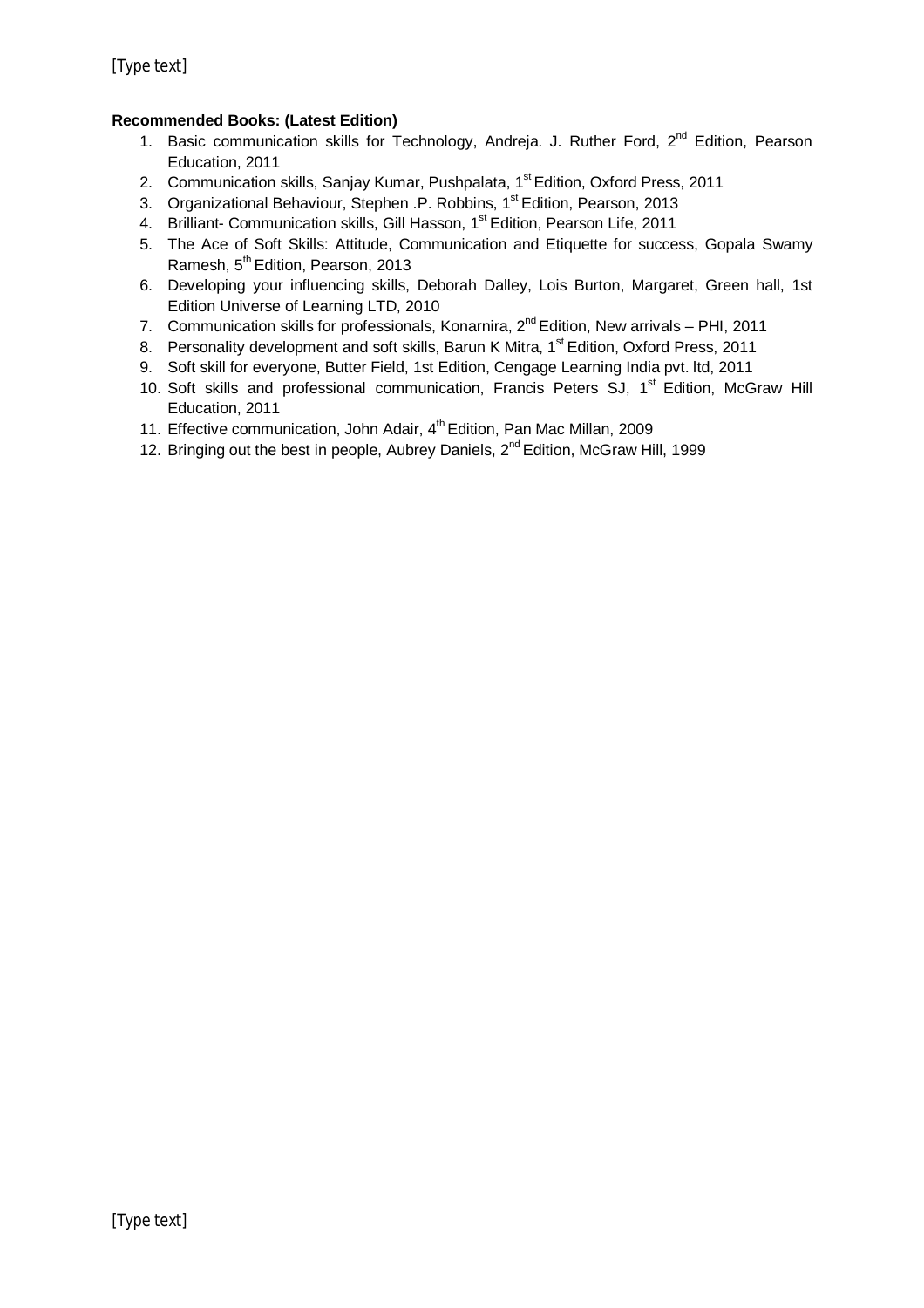## **BS106: REMEDIAL BIOLOGY**

## **B. Pharm. I Year I Sem L T P C**

# **2 0 0 2**

**Scope:** To learn and understand the components of living world, structure and functional system of plant and animal kingdom.

**Course Objectives:** Upon completion of the course, the student shall be able to

- know the classification and salient features of five kingdoms of life
- understand the basic components of anatomy & physiology of plant
- know understand the basic components of anatomy & physiology animal with special reference to human

## **UNIT - I 07 Hours**

## **Living world:**

- Definition and characters of living organisms
- Diversity in the living world
- Binomial nomenclature
- Five kingdoms of life and basis of classification. Salient features of Monera, Potista, Fungi, Animalia and Plantae, Virus,

## **Morphology of Flowering plants**

Morphology of different parts of flowering plants – Root, stem, inflorescence, flower, leaf, fruit, seed. General Anatomy of Root, stem, leaf of monocotyledons & Dicotylidones.

#### **UNIT – II 07 Hours**

## **Body fluids and circulation**

Composition of blood, blood groups, coagulation of blood, Composition and functions of lymph Human circulatory system, Structure of human heart and blood vessels, Cardiac cycle, cardiac output and ECG

#### **Digestion and Absorption**

Human alimentary canal and digestive glands, Role of digestive enzymes, Digestion, absorption and assimilation of digested food

#### **Breathing and respiration**

Human respiratory system, Mechanism of breathing and its regulation, Exchange of gases, transport of gases and regulation of respiration, Respiratory volumes

#### **UNIT – III 07 Hours**

#### **Excretory products and their elimination**

Modes of excretion, Human excretory system- structure and function, Urine formation, Rennin angiotensin system

#### **Neural control and coordination**

Definition and classification of nervous system, Structure of a neuron, Generation, and conduction of nerve impulse, Structure of brain and spinal cord, Functions of cerebrum, cerebellum, hypothalamus, and medulla oblongata

#### **Chemical coordination and regulation**

Endocrine glands and their secretions, Functions of hormones secreted by endocrine glands **Human reproduction**

Parts of female reproductive system, Parts of male reproductive system, Spermatogenesis and Oogenesis, Menstrual cycle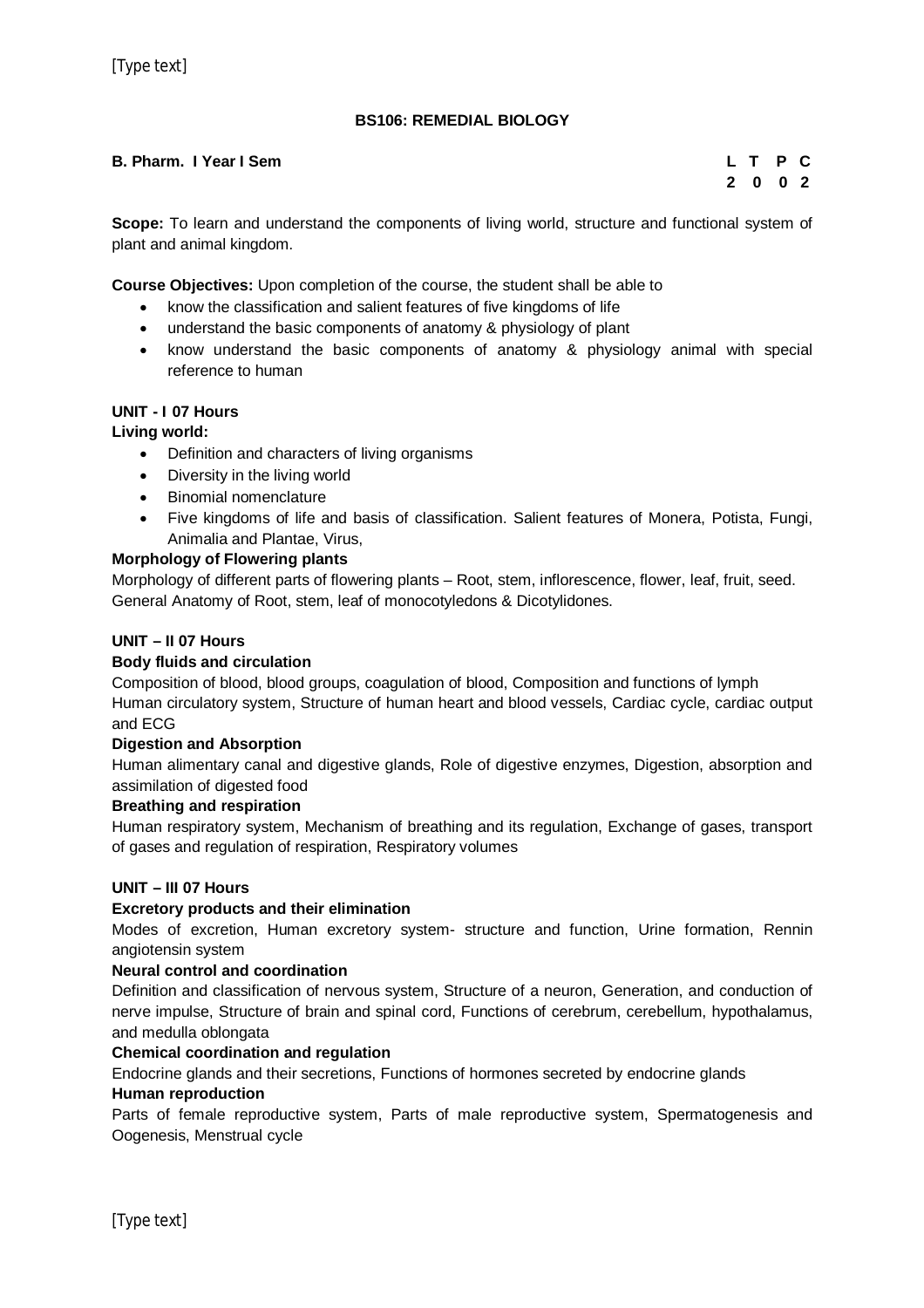## **UNIT – IV 05 Hours**

## **Plants and mineral nutrition:**

Essential mineral, macro and micronutrients, Nitrogen metabolism, Nitrogen cycle, biological nitrogen fixation

## **Photosynthesis:**

Autotrophic nutrition, photosynthesis, Photosynthetic pigments, Factors affecting photosynthesis.

## **UNIT – V 04 Hours**

**Plant respiration:** Respiration, glycolysis, fermentation (anaerobic).

## **Plant growth and development**

Phases and rate of plant growth, Condition of growth, Introduction to plant growth regulators

## **Cell - The unit of life**

Structure and functions of cell and cell organelles. Cell division

#### **Tissues**

Definition, types of tissues, location and functions.

## **TEXT BOOKS:**

- 1. Text book of Biology by S. B. Gokhale
- 2. A Text book of Biology by Dr. Thulajappa and Dr. Seetaram.

## **REFERENCE BOOKS:**

- 1. Text book of Biology by B. V. Sreenivasa Naidu
- 2. A Text book of Biology by Naidu and Murthy
- 3. Botany for Degree students By A.C.Dutta.
- 4. Outlines of Zoology by M. Ekambaranatha ayyer and T. N. Anantha krishnan.
- 5. A manual for pharmaceutical biology practical by S. B. Gokhale and C. K. Kokate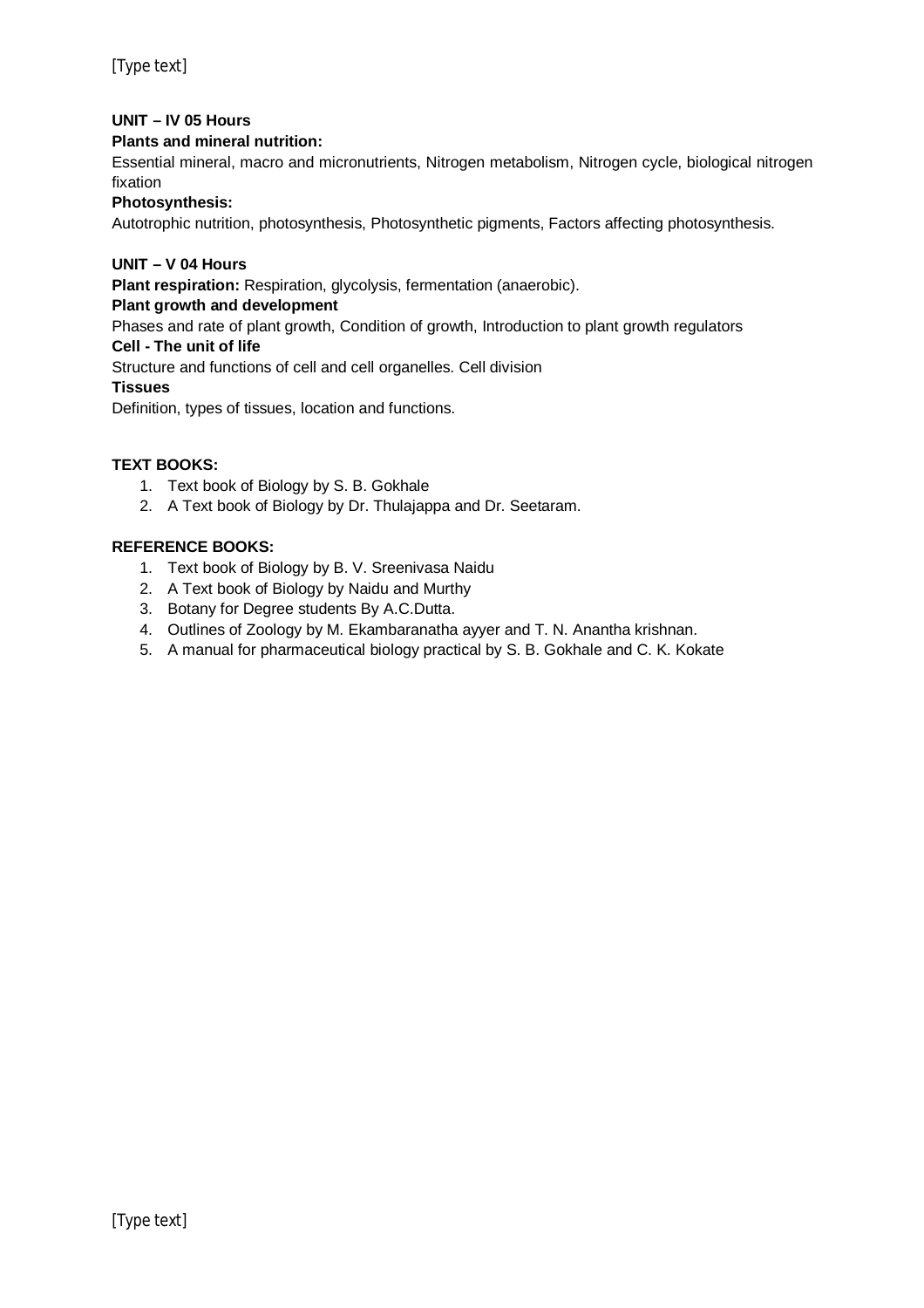## **BS107: REMEDIAL MATHEMATICS**

## **B. Pharm. I Year I Sem L T P C**

# **3 0 0 3**

**Scope:** This is an introductory course in mathematics. This subject deals with the introduction to Partial fraction, Logarithm, matrices and Determinant, Analytical geometry, Calculus, differential equation and Laplace transform.

**Course Objectives:** Upon completion of the course the student shall be able to:-

- Know the theory and their application in Pharmacy
- Solve the different types of problems by applying theory
- Appreciate the important application of mathematics in Pharmacy

## **UNIT – I 06 Hours**

## **Partial fraction**

Introduction, Polynomial, Rational fractions, Proper and Improper fractions, Partial fraction , Resolving into Partial fraction, Application of Partial Fraction in Chemical Kinetics and Pharmacokinetics **Logarithms**

Introduction, Definition, Theorems/Properties of logarithms, Common logarithms, Characteristic and Mantissa, worked examples, application of logarithm to solve pharmaceutical problems.

## **Function***:*

Real Valued function, Classification of real valued functions,

#### **Limits and continuity:**

| Introduction, Limit of a function, |                | Definition of limit of a function ( $\square$ - $\square$         |  |  |
|------------------------------------|----------------|-------------------------------------------------------------------|--|--|
|                                    | $x^n \Box a^n$ | $sin \Box$                                                        |  |  |
| definition), lim<br>x⊔a            | $x \sqcup a$   | $\Box$ na <sup>n<math>\Box</math></sup> , lim $\Box$ 1,<br>⊟ ∩ רו |  |  |
|                                    |                |                                                                   |  |  |

## **UNIT- II 06 Hours Matrices and Determinant:**

Introduction matrices, Types of matrices, Operation on matrices, Transpose of a matrix, Matrix Multiplication, Determinants, Properties of determinants, Product of determinants, Minors and co-Factors, Adjoint or adjugate of a square matrix, Singular and non-singular matrices, Inverse of a matrix, Solution of system of linear of equations using matrix method, Cramer's rule, Characteristic equation and roots of a square matrix, Cayley–Hamilton theorem, Application of Matrices in solving Pharmacokinetic equations

## **UNIT – III 06 Hours**

## **Calculus**

**Differentiation** : Introductions, Derivative of a function, Derivative of a constant, Derivative of a product of a constant and a function , Derivative of the sum or difference of two functions, Derivative of the product of two functions (product formula), Derivative of the quotient of two functions (Quotient formula) – Without Proof, Derivative of  $x^n$  w.r.t x, where n is any rational number, Derivative of  $e^x$ , Derivative of log<sub>e</sub>x, Derivative of a<sup>x</sup>, Derivative of trigonometric functions from first principles (without **Proof)**, Successive Differentiation, Conditions for a function to be a maximum or a minimum at a point. Application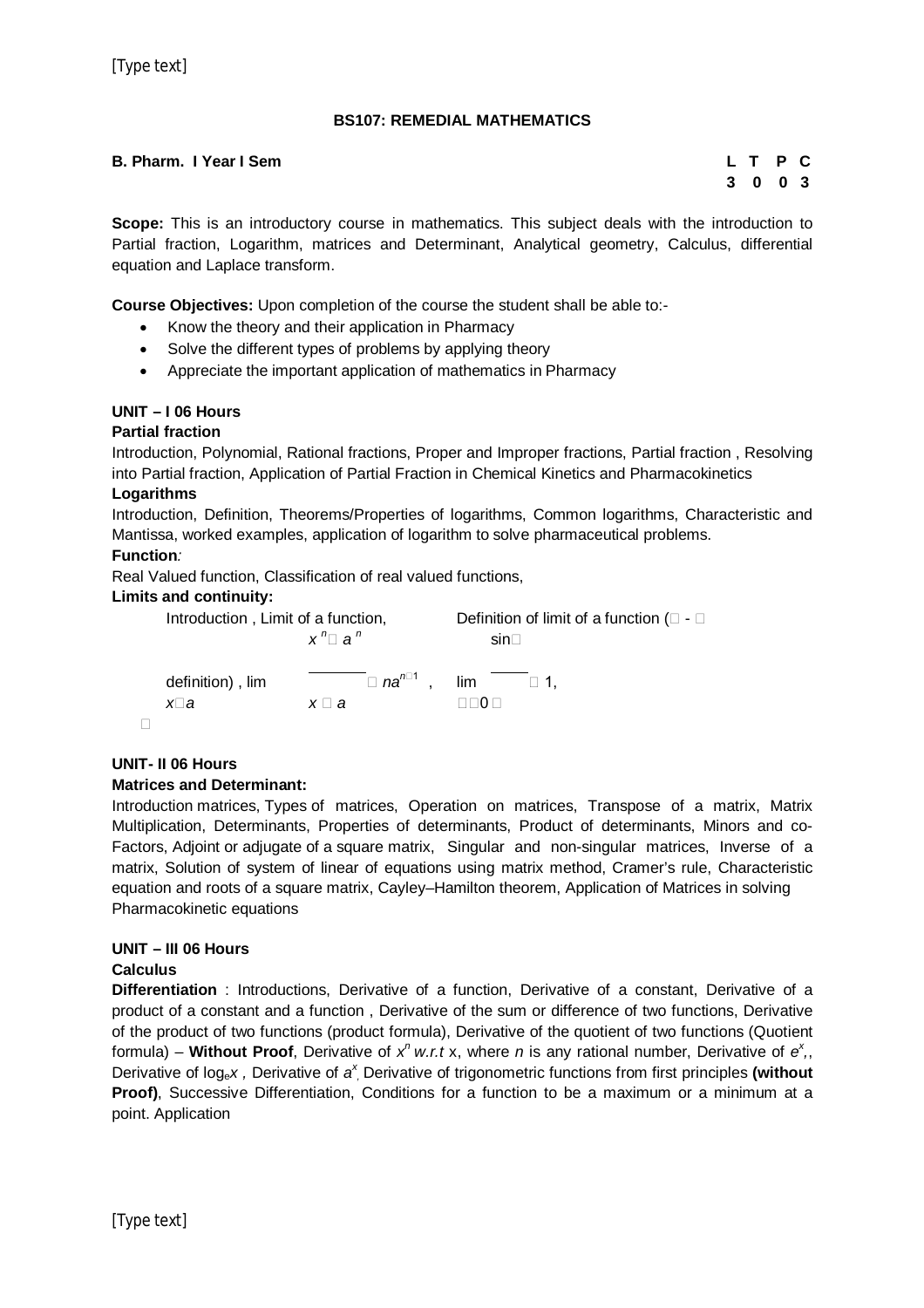## **UNIT – IV 06 Hours**

#### **Analytical Geometry**

**Introduction:** Signs of the Coordinates, Distance formula,

**Straight Line** : Slope or gradient of a straight line, Conditions for parallelism and perpendicularity of two lines, Slope of a line joining two points, Slope – intercept form of a straight line **Integration:**

Introduction, Definition, Standard formulae, Rules of integration, Method of substitution, Method of Partial fractions, Integration by parts, definite integrals, application

## **UNIT – V 06 Hours**

**Differential Equations** : Some basic definitions, Order and degree, Equations in separable form , Homogeneous equations, Linear Differential equations, Exact equations**,** Application in solving Pharmacokinetic equations

**Laplace Transform** : Introduction, Definition, Properties of Laplace transform, Laplace Transforms of elementary functions, Inverse Laplace transforms, Laplace transform of derivatives, Application to solve Linear differential equations, Application in solving Chemical kinetics and Pharmacokinetics equations

## **TEXTBOOKS: (Latest Edition)**

- 1. Differential Calculus by Shanthinarayan
- 2. Pharmaceutical Mathematics with application to Pharmacy by Panchaksharappa Gowda D.H.
- 3. Integral Calculus by Shanthinarayan
- 4. Higher Engineering Mathematics by Dr. B.S. Grewal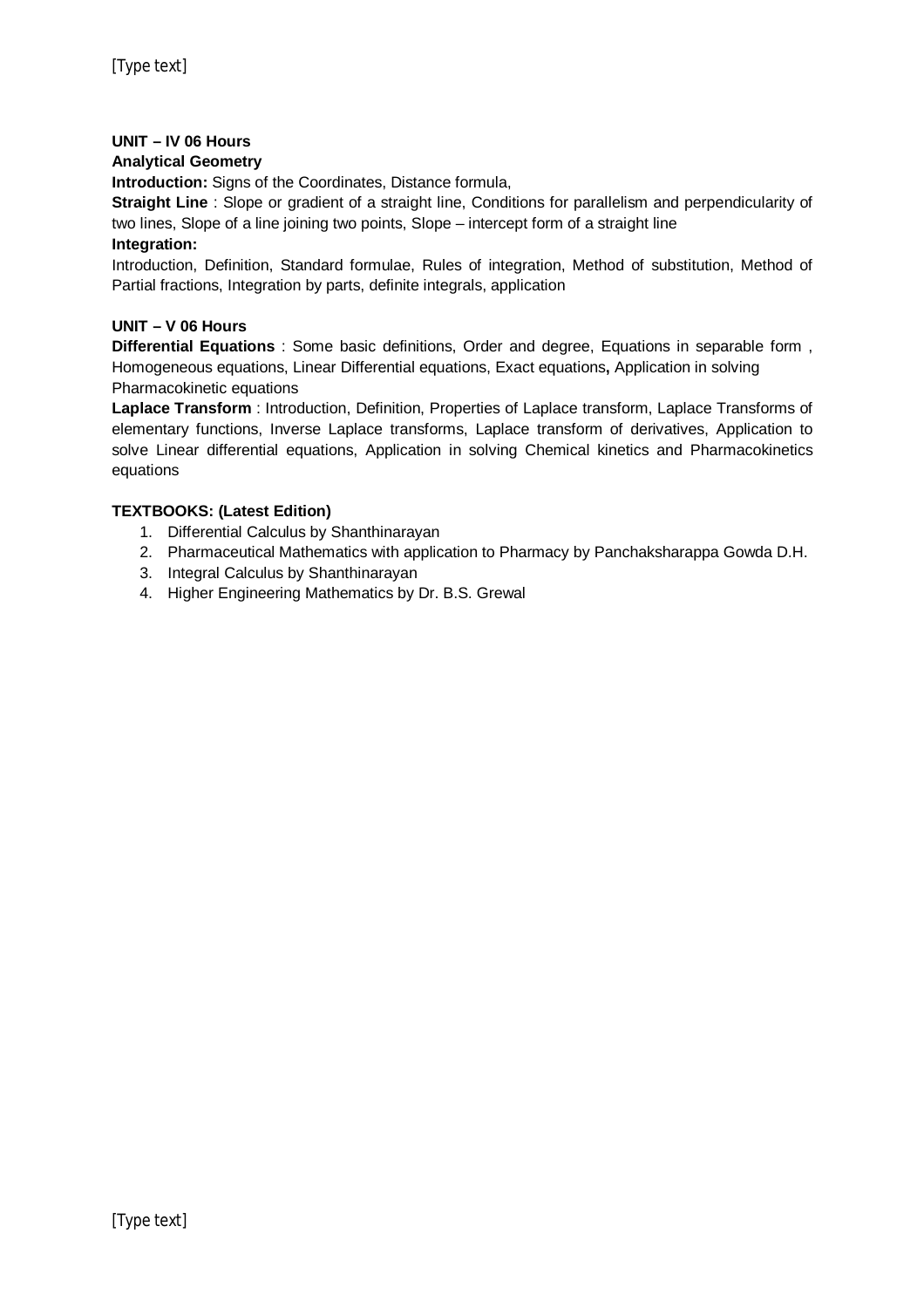## **PS108: HUMAN ANATOMY AND PHYSIOLOGY - I Lab**

#### **B. Pharm. I Year I Sem L T P C**

**0 0 4 2**

Practical physiology is complimentary to the theoretical discussions in physiology. Practicals allow the verification of physiological processes discussed in theory classes through experiments on living tissue, intact animals, or normal human beings. This is helpful for developing an insight on the subject**.**

- 1. Study of compound microscope.
- 2. Microscopic study of epithelial and connective tissue
- 3. Microscopic study of muscular and nervous tissue
- 4. Identification of axial bones
- 5. Identification of appendicular bones
- 6. To study the integumentary and special senses using specimen, models, etc.,
- 7. To study the nervous system using specimen, models, etc.,
- 8. To study the endocrine system using specimen, models, etc
- 9. To demonstrate the general neurological examination
- 10. To demonstrate the function of olfactory nerve
- 11. To examine the different types of taste.
- 12. To demonstrate the visual acuity
- 13. To demonstrate the reflex activity
- 14. Recording of body temperature
- 15. To demonstrate positive and negative feedback mechanism.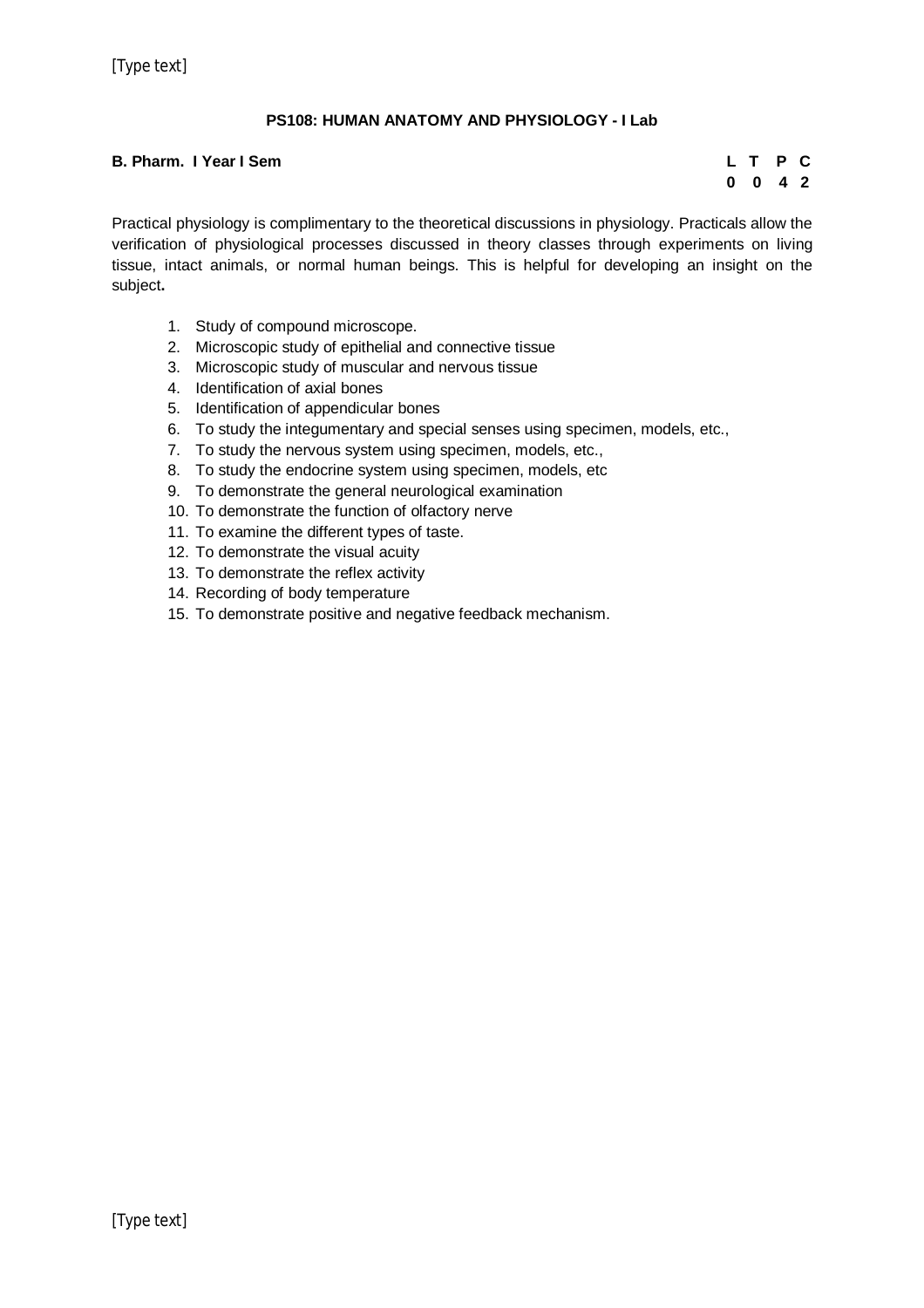[Type text]

## **PS109: PHARMACEUTICAL ANALYSIS - I lab**

## **B. Pharm. I Year I Sem L T P C**

**0 0 4 2**

## 1. **Preparation and standardization of**

- 1) Sodium hydroxide
- 2) Sulphuric acid
- 3) Sodium thiosulfate
- 4) Potassium permanganate
- 5) Ceric ammonium sulphate

## 2. **Assay of the following compounds along with Standardization of Titrant**

- 1) Ammonium chloride by acid base titration
- 2) Ferrous sulphate by Cerimetry
- 3) Copper sulphate by Iodometry
- 4) Calcium gluconate by complexometry
- 5) Hydrogen peroxide by Permanganometry
- 6) Sodium benzoate by non-aqueous titration
- 7) Sodium Chloride by precipitation titration

## 3. **Determination of Normality by electro-analytical methods**

- 1) Conductometric titration of strong acid against strong base
- 2) Conductometric titration of strong acid and weak acid against strong base
- 3) Potentiometric titration of strong acid against strong base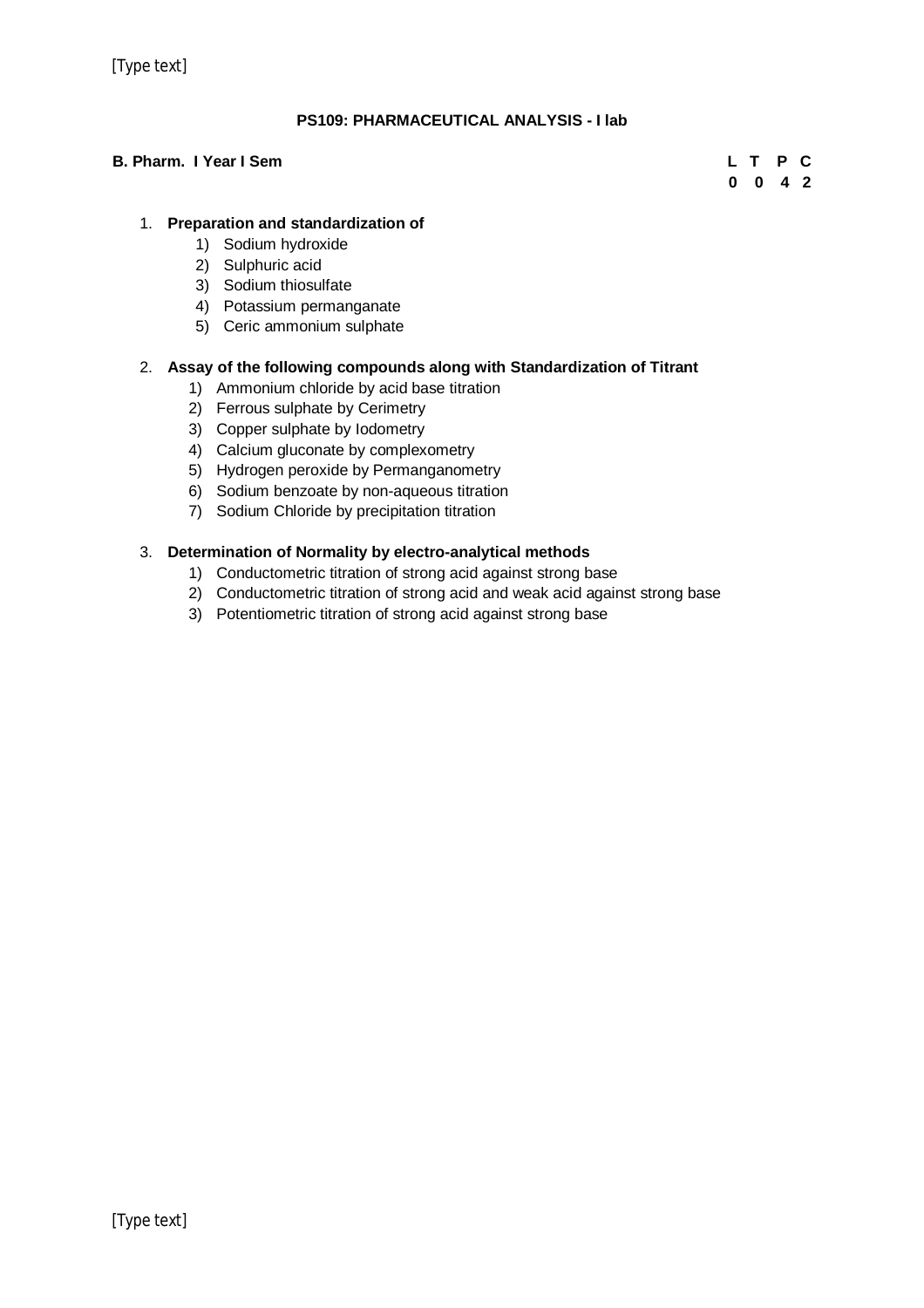## **PS110: PHARMACEUTICS - I LAB**

## **B. Pharm. I Year I Sem L T P C**

**0 0 4 2**

## **1. Syrups**

- a) Syrup IP
- b) Paracetamol pediatric syrup

## **2. Elixirs**

- a) Piperazine citrate elixir
- b) Paracetamol pediatric elixir
- **3. Linctus** a) Simple Linctus BPC

## **4. Solutions**

- a) Strong solution of ammonium acetate
- b) Cresol with soap solution

## **5. Suspensions**

- a) Calamine lotion
- b) Magnesium Hydroxide mixture

## **5. Emulsions**

- a) Turpentine Liniment
- b) Liquid paraffin emulsion

## **6. Powders and Granules**

- a) ORS powder (WHO)
- b) Effervescent granules c)Dusting powder

## **7. Suppositories**

- a) Glycero gelatin suppository
- b) Soap glycerin suppository

## **8. Semisolids**

- a) Sulphur ointment
- b) Non staining iodine ointment with methyl salicylate
- c) Bentonite gel

## **9. Gargles and Mouthwashes**

- a) Potassium chlorate gargle
- b) Chlorhexidine mouthwash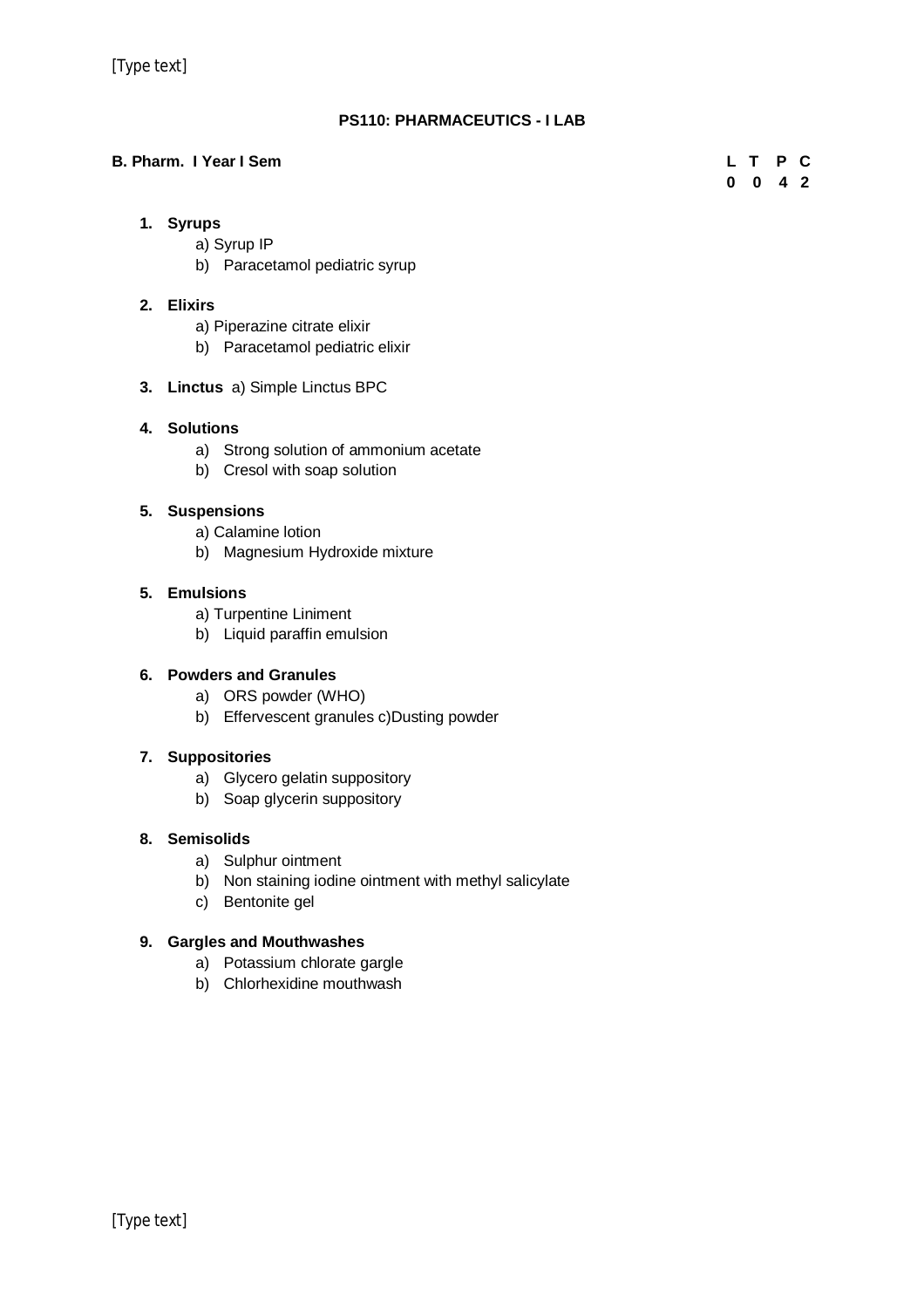## **PS111: PHARMACEUTICAL INORGANIC CHEMISTRY - LAB**

## **B. Pharm. I Year I Sem**

| L T |   | P              | C. |
|-----|---|----------------|----|
| 0   | 0 | 4 <sub>2</sub> |    |

## **Limit tests for following ions**

Limit test for Chlorides and Sulphates Modified limit test for Chlorides and Sulphates Limit test for Iron Limit test for Heavy metals Limit test for Lead Limit test for Arsenic

**Identification test** Magnesium hydroxide Ferrous sulphate Sodium bicarbonate Calcium gluconate Copper sulphate

## **Test for purity**

Swelling power of Bentonite Neutralizing capacity of aluminum hydroxide gel Determination of potassium iodate and iodine in potassium Iodide

## **Preparation of inorganic pharmaceuticals**

Boric acid Potash alum Ferrous sulphate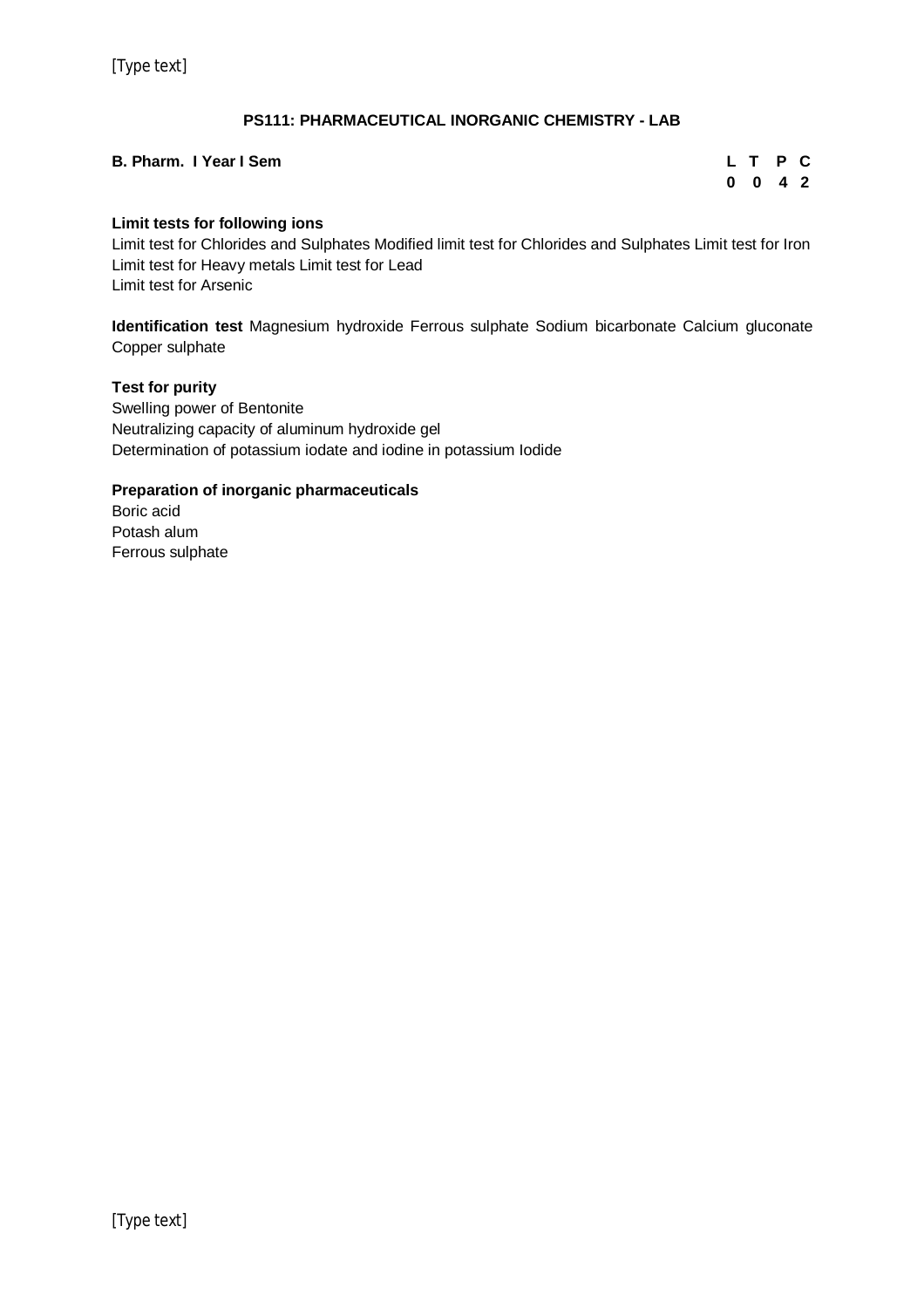## **HS112: COMMUNICATION SKILLS - LAB**

## **B. Pharm. I Year I Sem L T P C**

**0 0 2 1**

The following learning modules are to be conducted using wordsworth® English language lab software

## **Basic communication covering the following topics**

Meeting People Asking Questions Making Friends What did you do? Do's and Dont's

#### **Pronunciations covering the following topics**

Pronunciation (Consonant Sounds) Pronunciation and Nouns Pronunciation (Vowel Sounds)

## **Advanced Learning**

Listening Comprehension / Direct and Indirect Speech Figures of Speech Effective Communication Writing Skills Effective Writing Interview Handling Skills E-Mail etiquette Presentation Skills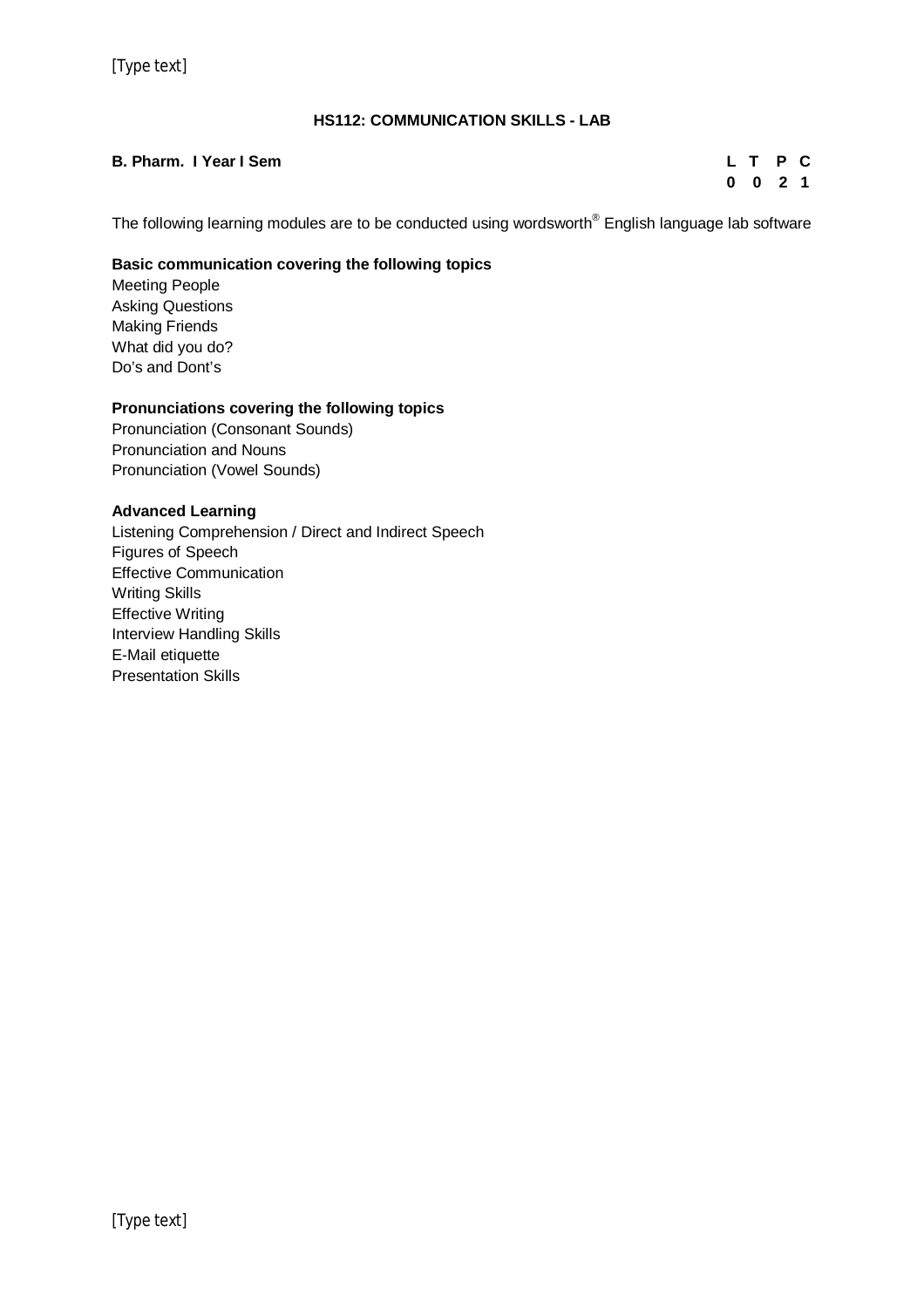## **BS113: REMEDIAL BIOLOGY LAB**

## **B. Pharm. I Year I Sem L T P C**

**0 0 2 1**

- 1. Introduction to experiments in biology
	- a) Study of Microscope
	- b) Section cutting techniques
	- c) Mounting and staining
	- d) Permanent slide preparation
- 2. Study of cell and its inclusions
- 3. Study of Stem, Root, Leaf and its modifications
- 4. Detailed study of frog by using computer models
- 5. Microscopic study and identification of tissues
- 6. Identification of bones
- 7. Determination of blood group
- 8. Determination of blood pressure
- 9. Determination of tidal volume

## **REFERENCE BOOKS:**

- 1. Practical human anatomy and physiology. By S.R. Kale and R.R. Kale.
- 2. A Manual of pharmaceutical biology practical by S. B. Gokhale, C. K. Kokate and S. P. Shrivastava.
- 3. Biology practical manual according to National core curriculum .Biology forum of Karnataka. Prof .M. J. H. Shafi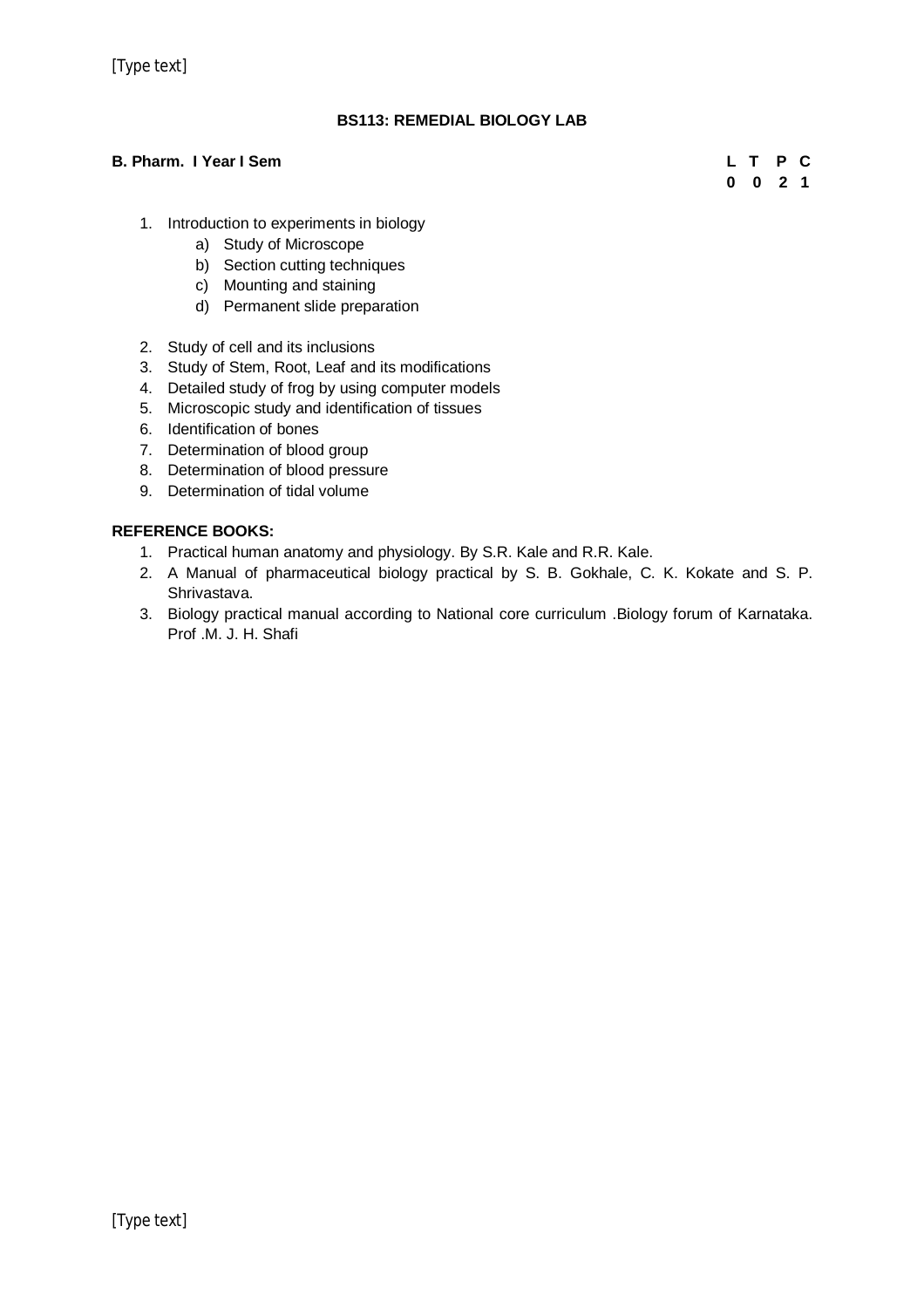## **PS201: HUMAN ANATOMY AND PHYSIOLOGY - II**

## **B. Pharm. I Year II Sem**

| Т. | т | P            | С   |
|----|---|--------------|-----|
| 3  | 1 | $\mathbf{0}$ | - 3 |

**Scope:** This subject is designed to impart fundamental knowledge on the structure and functions of the various systems of the human body. It also helps in understanding both homeostatic mechanisms. The subject provides the basic knowledge required to understand the various disciplines of pharmacy.

**Course Objectives**: Upon completion of this course the student should be able to:

- Explain the gross morphology, structure, and functions of various organs of the human body.
- Describe the various homeostatic mechanisms and their imbalances.
- Identify the various tissues and organs of different systems of human body.
- Perform the hematological tests like blood cell counts, hemoglobin estimation, bleeding/clotting time etc and also record blood pressure, heart rate, pulse and respiratory volume.
- Appreciate coordinated working pattern of different organs of each system
- Appreciate the interlinked mechanisms in the maintenance of normal functioning (homeostasis) of human body.

## **Unit – I 10 hours**

## **Body fluids and blood**

Body fluids, composition and functions of blood, hemopoeisis, formation of hemoglobin, anemia, mechanisms of coagulation, blood grouping, Rh factors, transfusion, its significance and disorders of blood, Reticulo endothelial system.

### **Lymphatic system**

Lymphatic organs and tissues, lymphatic vessels, lymph circulation and functions of lymphatic system

#### **Unit – II 10 hours**

#### **Cardiovascular system**

Heart – anatomy of heart, blood circulation, blood vessels, structure and functions of artery, vein and capillaries, elements of conduction system of heart and heart beat, its regulation by autonomic nervous system, cardiac output, cardiac cycle. Regulation of blood pressure, pulse, electrocardiogram and disorders of heart.

## **Unit – III 06 hours**

#### **Digestive system**

Anatomy of GI Tract with special reference to anatomy and functions of stomach, ( Acid production in the stomach, regulation of acid production through parasympathetic nervous system, pepsin role in protein digestion) small intestine and large intestine, anatomy and functions of salivary glands, pancreas and liver, movements of GIT, digestion and absorption of nutrients and disorders of GIT.

#### **Respiratory system**

Anatomy of respiratory system with special reference to anatomy of lungs, mechanism of respiration, regulation of respiration

## **Unit – IV 10 hours**

## **Respiratory system**

Lung Volumes and capacities transport of respiratory gases, artificial respiration, and resuscitation methods.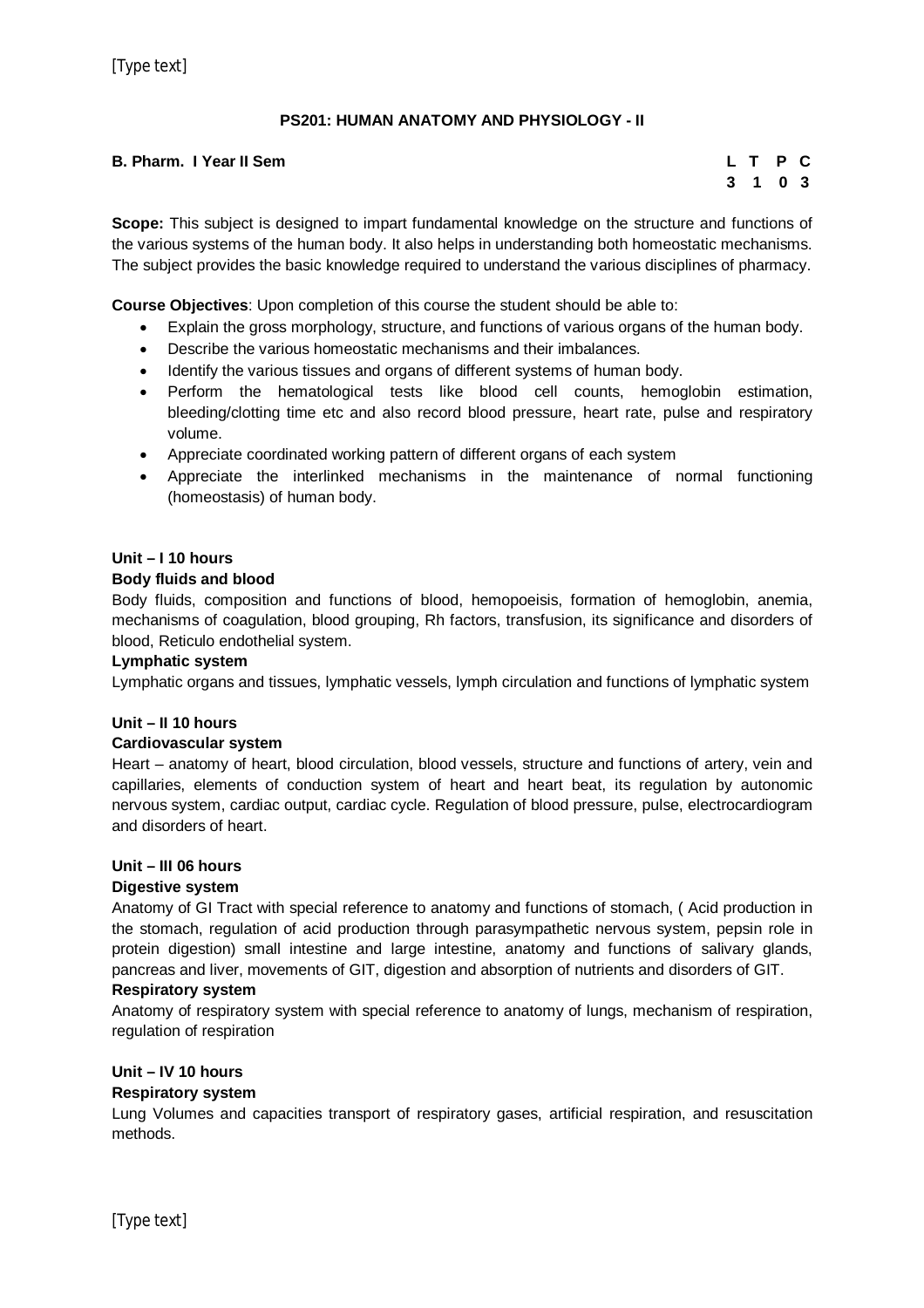## **Urinary system**

Anatomy of urinary tract with special reference to anatomy of kidney and nephrons, functions of kidney and urinary tract, physiology of urine formation, micturition reflex and role of kidneys in acid base balance, role of RAS in kidney and disorders of kidney.

### **Unit – V 09 hours**

### **Reproductive system**

Anatomy of male and female reproductive system, Functions of male and female reproductive system, sex hormones, physiology of menstruation, fertilization, spermatogenesis, oogenesis, pregnancy and parturition

## **Introduction to genetics**

Chromosomes, genes and DNA, protein synthesis, genetic pattern of inheritance

## **TEXTBOOKS: (Latest Editions)**

- 1. Essentials of Medical Physiology by K. Sembulingam and P. Sembulingam. Jaypee brothers medical publishers, New Delhi.
- 2. Anatomy and Physiology in Health and Illness by Kathleen J.W. Wilson, Churchill Livingstone, New York
- 3. Physiological basis of Medical Practice-Best and Tailor. Williams & Wilkins Co, Riverview, MI USA
- 4. Text book of Medical Physiology- Arthur C, Guyton and John. E. Hall. Miamisburg, OH, U.S.A.
- 5. Principles of Anatomy and Physiology by Tortora Grabowski. Palmetto, GA, U.S.A.
- 6. Textbook of Human Histology by Inderbir Singh, Jaypee brothers medical publishers, New Delhi.
- 7. Textbook of Practical Physiology by C.L. Ghai, Jaypee brothers medical publishers, New Delhi.
- 8. Practical workbook of Human Physiology by K. Srinageswari and Rajeev Sharma, Jaypee brother's medical publishers, New Delhi.

## **REFERENCE BOOKS:**

- 1. Physiological basis of Medical Practice-Best and Tailor. Williams & Wilkins Co, Riverview, MI USA
- 2. Text book of Medical Physiology- Arthur C, Guyton and John. E. Hall. Miamisburg, OH, U.S.A.
- 3. Human Physiology (vol 1 and 2) by Dr. C.C. Chatterrje ,Academic Publishers Kolkata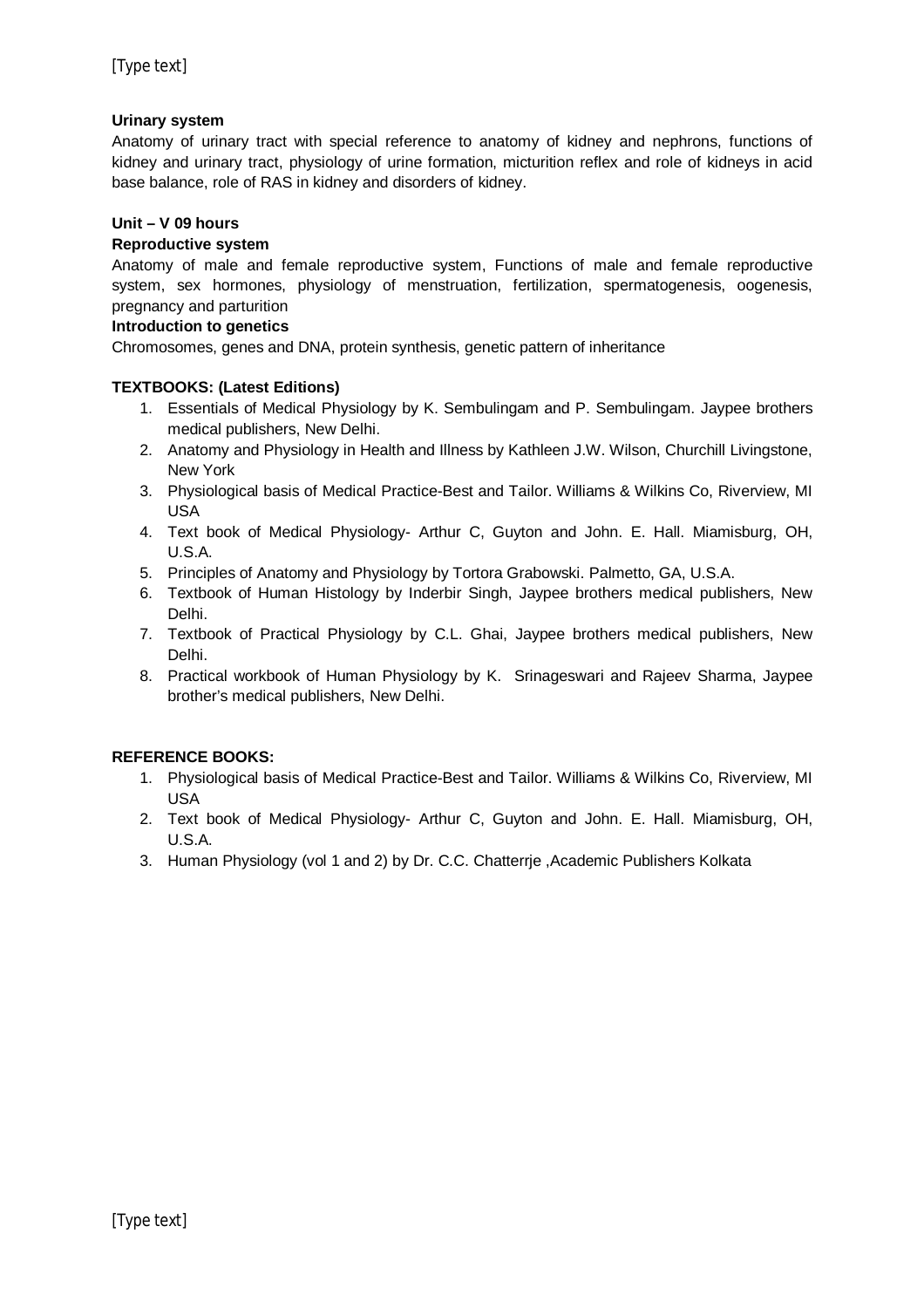## **PS202: PHARMACEUTICAL ORGANIC CHEMISTRY – I**

### **B. Pharm. I Year II Sem L T P C**

# **4 1 0 4**

**Scope:** This subject deals with classification and nomenclature of simple organic compounds, structural isomerism, intermediates forming in reactions, important physical properties, reactions and methods of preparation of these compounds. The syllabus also emphasizes on mechanisms and orientation of reactions.

**Course Objectives:** Upon completion of the course the student shall be able to

- write the structure, name and the type of isomerism of the organic compound
- write the reaction, name the reaction and orientation of reactions
- account for reactivity/stability of compounds,
- identify/confirm the identification of organic compound

General methods of preparation and reactions of compounds superscripted with asterisk (\*) to be explained

To emphasize on definition, types, classification, principles/mechanisms, applications, examples and differences

#### **UNIT-I 07 Hours**

**Classification, nomenclature, and isomerism** Classification of Organic Compounds, Common and IUPAC systems of nomenclature of organic compounds, (up to 10 Carbons open chain and carbocyclic compounds), Structural isomerisms in organic compounds

#### **UNIT-II 10 Hours**

#### **Alkanes\*, Alkenes\* and Conjugated dienes\***

SP<sup>3</sup> hybridization in alkanes, Halogenation of alkanes, uses of paraffins. Stabilities of alkenes, SP<sup>2</sup> hybridization in alkenes

 $E_1$  and  $E_2$  reactions – kinetics, order of reactivity of alkyl halides, rearrangement of carbocations, Saytzeffs orientation and evidences.  $E_1$  verses  $E_2$  reactions, Factors affecting  $E_1$  and  $E_2$  reactions. Ozonolysis, electrophilic addition reactions of alkenes, Markownikoff's orientation, free radical addition reactions of alkenes, Anti Markownikoff's orientation.

Stability of conjugated dienes, Diel-Alder, electrophilic addition, free radical addition reactions of conjugated dienes, allylic rearrangement

## **UNIT-III 10 Hours**

#### **Alkyl halides\***

 $SN<sub>1</sub>$  and  $SN<sub>2</sub>$  reactions - kinetics, order of reactivity of alkyl halides, stereochemistry and rearrangement of carbocations.

 $SN_1$  versus  $SN_2$  reactions, Factors affecting  $SN_1$  and  $SN_2$  reactions

Structure and uses of ethylchloride, Chloroform, trichloroethylene, tetrachloroethylene, dichloromethane, tetrachloromethane and iodoform.

**Alcohols\*-** Qualitative tests, Structure and uses of Ethyl alcohol, chlorobutanol, Cetosterylalcohol, Benzyl alcohol, Glycerol, Propylene glycol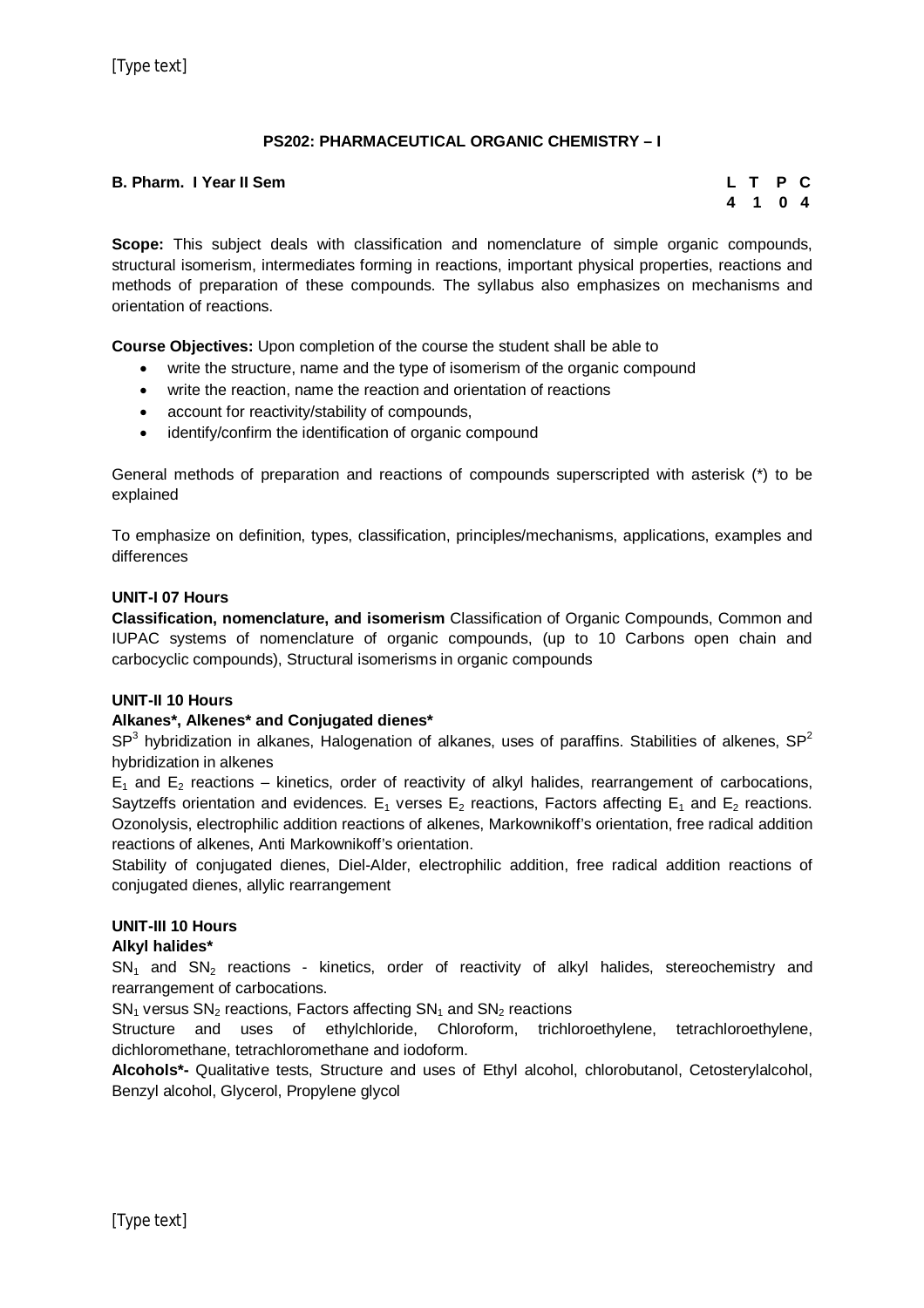## **UNIT-IV 10 Hours**

#### **Carbonyl compounds\* (Aldehydes and ketones)**

Nucleophilic addition, Electromeric effect, aldol condensation, Crossed Aldol condensation, Cannizzaro reaction, Crossed Cannizzaro reaction, Benzoin condensation, Perkin condensation, qualitative tests, Structure and uses of Formaldehyde, Paraldehyde, Acetone, Chloral hydrate, Hexamine, Benzaldehyde, Vanilin, Cinnamaldehyde.

## **UNIT-V 08 Hours**

#### **Carboxylic acids\***

Acidity of carboxylic acids, effect of substituents on acidity, inductive effect and qualitative tests for carboxylic acids, amide and ester

Structure and Uses of Acetic acid, Lactic acid, Tartaric acid, Citric acid, Succinic acid. Oxalic acid, Salicylic acid, Benzoic acid, Benzyl benzoate, Dimethyl phthalate, Methyl salicylate and Acetyl salicylic acid

**Aliphatic amines\* -** Basicity, effect of substituent on Basicity. Qualitative test, Structure and uses of Ethanolamine, Ethylenediamine, Amphetamine

#### **TEXTBOOKS: (Latest Editions)**

- 1. Organic Chemistry by Morrison and Boyd
- 2. Organic Chemistry by I. L. Finar , Volume-I
- 3. Textbook of Organic Chemistry by B.S. Bahl & Arun Bahl.
- 4. Organic Chemistry by P. L. Soni
- 5. Practical Organic Chemistry by Mann and Saunders.
- 6. Vogel's text book of Practical Organic Chemistry
- 7. Advanced Practical organic chemistry by N.K. Vishnoi.
- 8. Introduction to Organic Laboratory techniques by Pavia, Lampman and Kriz.
- 9. Reaction and reaction mechanism by Ahluwaliah / Chatwal.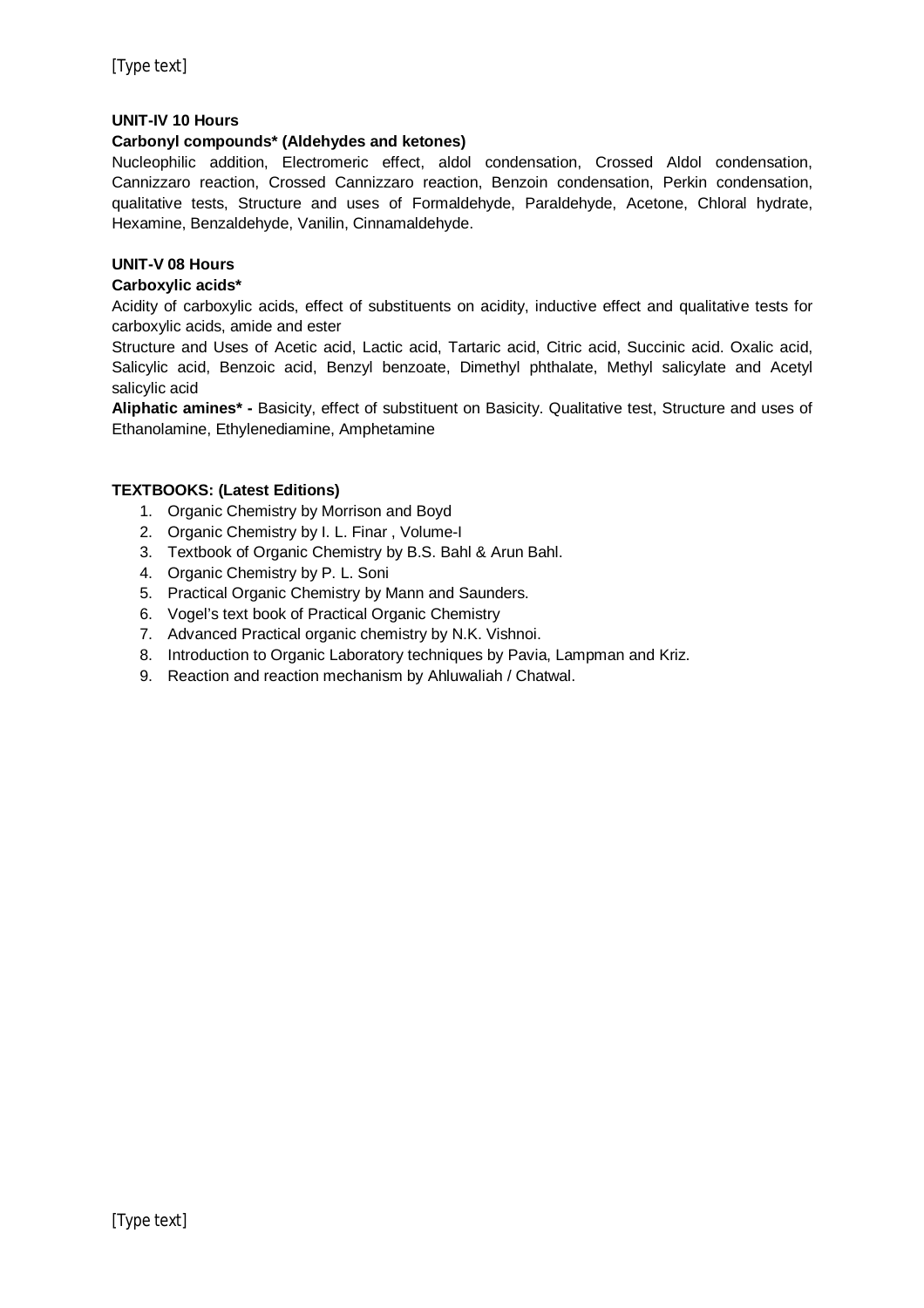## **BS203: BIOCHEMISTRY**

#### **B. Pharm. I Year II Sem L T P C**

# **3 1 0 3**

**Scope**: Biochemistry deals with complete understanding of the molecular levels of the chemical process associated with living cells. The scope of the subject is providing biochemical facts and the principles to understand metabolism of nutrient molecules in physiological and pathological conditions. It is also emphasizing on genetic organization of mammalian genome and hetero & autocatalytic functions of DNA.

**Course Objectives:** Upon completion of course student shell able to

- Understand the catalytic role of enzymes, importance of enzyme inhibitors in design of new drugs, therapeutic and diagnostic applications of enzymes.
- Understand the metabolism of nutrient molecules in physiological and pathological conditions.
- Understand the genetic organization of mammalian genome and functions of DNA in the synthesis of RNAs and proteins.

## **UNIT – I 10 Hours**

## **Carbohydrate metabolism**

Glycolysis – Pathway, energetics and significance Citric acid cycle- Pathway, energetics and significance

HMP shunt and its significance; Glucose-6-Phosphate dehydrogenase (G6PD) deficiency

Glycogen metabolism Pathways and glycogen storage diseases (GSD) Gluconeogenesis- Pathway and its significance

Hormonal regulation of blood glucose level and Diabetes mellitus

### **Biological oxidation**

Electron transport chain (ETC) and its mechanism. Oxidative phosphorylation & its mechanism and substrate level phosphorylation, Inhibitors ETC and oxidative phosphorylation/Uncouplers

## **UNIT - II 10 Hours**

## **Lipid metabolism**

â-Oxidation of saturated fatty acid (Palmitic acid)

Formation and utilization of ketone bodies; ketoacidosis De novo synthesis of fatty acids (Palmitic acid)

Biological significance of cholesterol and conversion of cholesterol into bile acids, steroid hormone and vitamin D

Disorders of lipid metabolism: Hypercholesterolemia, atherosclerosis, fatty liver and obesity.

#### **Amino acid metabolism**

General reactions of amino acid metabolism: Transamination, deamination & decarboxylation, urea cycle and its disorders

Catabolism of phenylalanine and tyrosine and their metabolic disorders (Phenyketonuria, Albinism, alkeptonuria, tyrosinemia)

Synthesis and significance of biological substances; 5-HT, melatonin, dopamine, noradrenaline, adrenaline

Catabolism of heme; hyperbilirubinemia and jaundice

#### **UNIT – III 10 Hours**

**Nucleic acid metabolism and genetic information transfer** Biosynthesis of purine and pyrimidine nucleotides

Catabolism of purine nucleotides and Hyperuricemia and Gout disease Organization of mammalian genome

[Type text]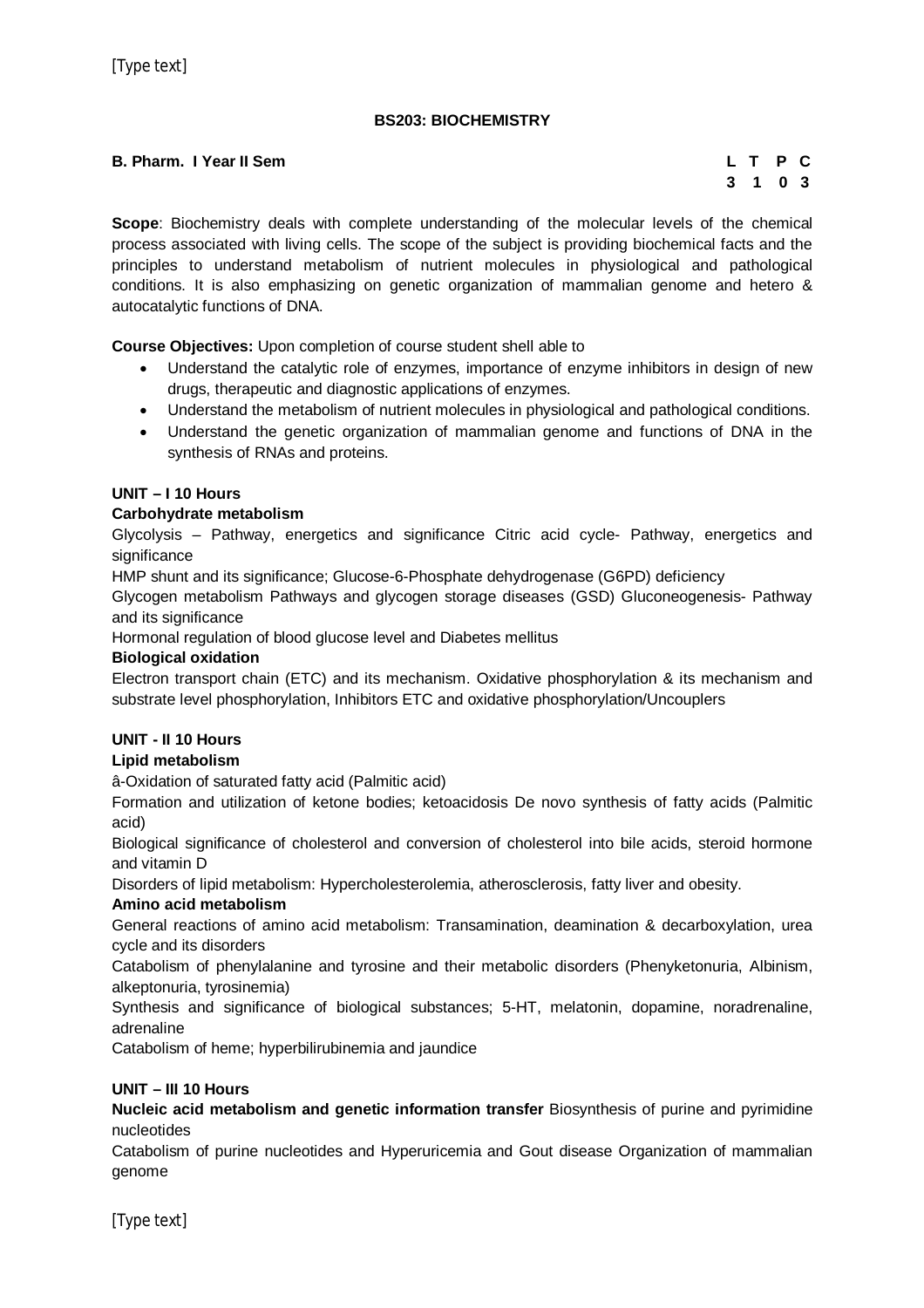Structure of DNA and RNA and their functions DNA replication (semi conservative model) Transcription or RNA synthesis

Genetic code, Translation or Protein synthesis and inhibitors

## **UNIT – IV 08 Hours**

#### **Biomolecules**

Introduction, classification, chemical nature and biological role of carbohydrate, lipids, nucleic acids, amino acids and proteins.

#### **Bioenergetics**

Concept of free energy, endergonic and exergonic reaction, Relationship between free energy, enthalpy and entropy; Redox potential.

Energy rich compounds; classification; biological significances of ATP and cyclic AMP

#### **UNIT – V 07 Hours**

## **Enzymes**

Introduction, properties, nomenclature, and IUB classification of enzymes Enzyme kinetics (Michaelis plot, Line Weaver Burke plot)

Enzyme inhibitors with examples

Regulation of enzymes: enzyme induction and repression, allosteric enzymes regulation

Therapeutic and diagnostic applications of enzymes and isoenzymes Coenzymes –Structure and biochemical functions

#### **TEXTBOOKS**: **(Latest Editions)**

- 1. Principles of Biochemistry by Lehninger.
- 2. Harper's Biochemistry by Robert K. Murry, Daryl K. Granner and Victor W. Rodwell.
- 3. Biochemistry by Stryer.
- 4. Biochemistry by D. Satyanarayan and U.Chakrapani
- 5. Textbook of Biochemistry by Rama Rao.
- 6. Textbook of Biochemistry by Deb.
- 7. Outlines of Biochemistry by Conn and Stumpf
- 8. Practical Biochemistry by R.C. Gupta and S. Bhargavan.
- 9. Introduction of Practical Biochemistry by David T. Plummer. (3rd Edition)
- 10. Practical Biochemistry for Medical students by Rajagopal and Ramakrishna.
- 11. Practical Biochemistry by Harold Varley.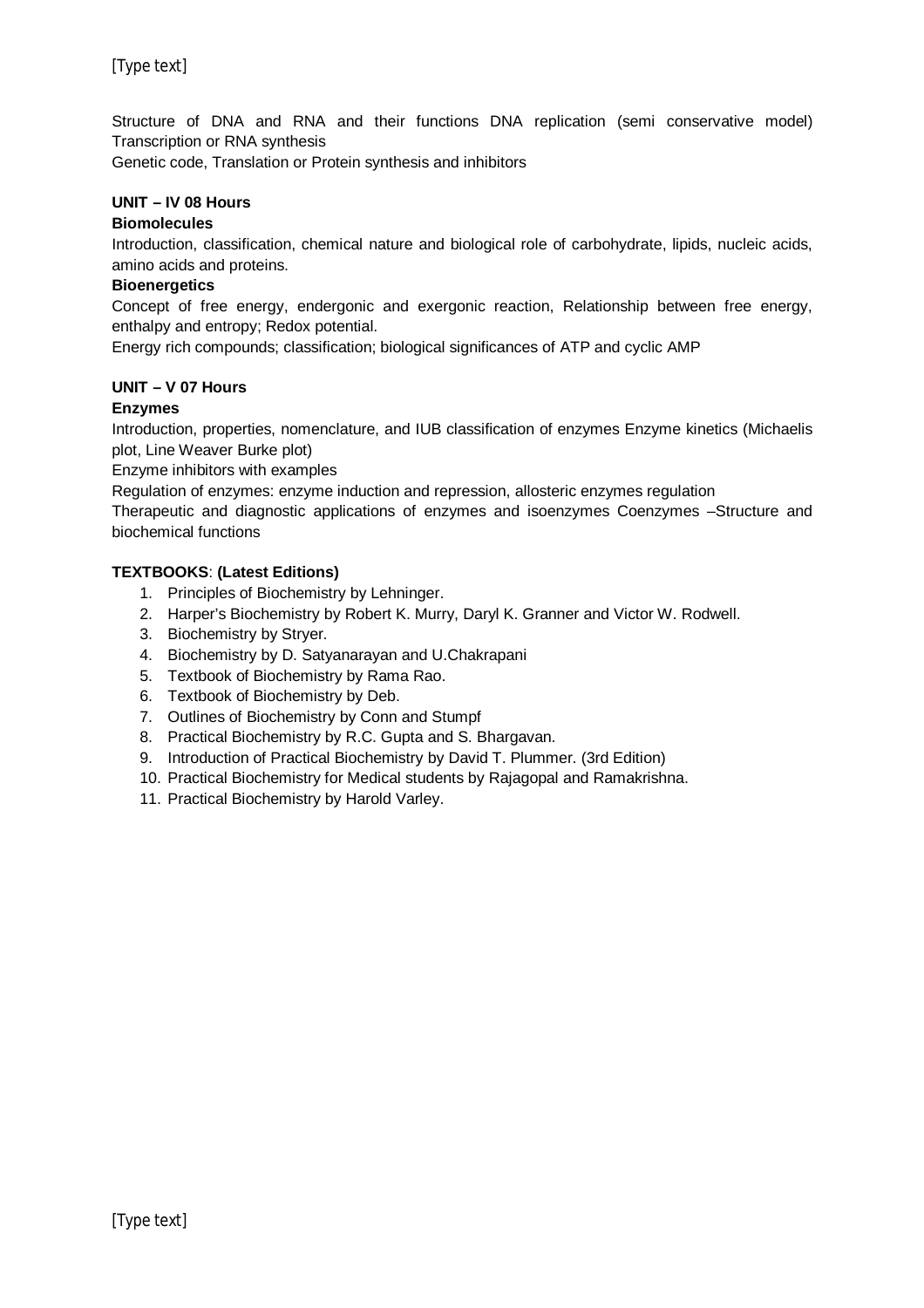## **BS204: PATHOPHYSIOLOGY**

## **B. Pharm. I Year II Sem L T P C**

# **3 1 0 3**

**Scope:** Pathophysiology is the study of causes of diseases and reactions of the body to such disease producing causes. This course is designed to impart a thorough knowledge of the relevant aspects of pathology of various conditions with reference to its pharmacological applications, and understanding of basic pathophysiological mechanisms. Hence it will not only help to study the syllabus of pathology, but also to get baseline knowledge required to practice medicine safely, confidently, rationally and effectively.

**Course Objectives:** Upon completion of the subject student shall be able to–

- Describe the etiology and pathogenesis of the selected disease states;
- Name the signs and symptoms of the diseases; and
- Mention the complications of the diseases.

## **Unit – I 10 Hours**

#### **Basic principles of Cell injury and Adaptation:**

Introduction, definitions, Homeostasis, Components and Types of Feedback systems, Causes of cellular injury**,** Pathogenesis (Cell membrane damage, Mitochondrial damage, Ribosome damage, Nuclear damage)**,**Morphology of cell injury – Adaptive changes (Atrophy, Hypertrophy, hyperplasia, Metaplasia, Dysplasia)**,**Cell swelling, Intra cellular accumulation, Calcification, Enzyme leakage and Cell Death Acidosis & Alkalosis, Electrolyte imbalance

#### **Basic mechanism involved in the process of inflammation and repair:**

Introduction, Clinical signs of inflammation, Different types of Inflammation, Mechanism of Inflammation – Alteration in vascular permeability and blood flow, migration of

WBC's, Mediators of inflammation, Basic principles of wound healing in the skin, Pathophysiology of Atherosclerosis

## **Unit – II 10 Hours**

#### **Cardiovascular System:**

Hypertension, congestive heart failure, ischemic heart disease (angina, myocardial infarction, atherosclerosis, and arteriosclerosis)

**Respiratory system:** Asthma, Chronic obstructive airways diseases.

**Renal system:** Acute and chronic renal failure

#### **Unit - III 10 Hours**

#### **Haematological Diseases:**

Iron deficiency, megaloblastic anemia (Vit B12 and folic acid), sickle cell anemia, thalasemia, hereditary acquired anemia, hemophilia

**Endocrine system:** Diabetes, thyroid diseases, disorders of sex hormones

**Nervous system:** Epilepsy, Parkinson's disease, stroke, psychiatric disorders: depression, schizophrenia and Alzheimer's disease.

**Gastrointestinal system:** Peptic Ulcer

#### **Unit – IV 8 Hours**

Inflammatory bowel diseases, jaundice, hepatitis (A, B, C, D, E, F) alcoholic liver disease. **Disease of bones and joints:** Rheumatoid arthritis, osteoporosis, and gout **Principles of cancer:** classification, etiology and pathogenesis of cancer **Diseases of bones and joints:** Rheumatoid Arthritis, Osteoporosis, Gout **Principles of Cancer:** Classification, etiology and pathogenesis of Cancer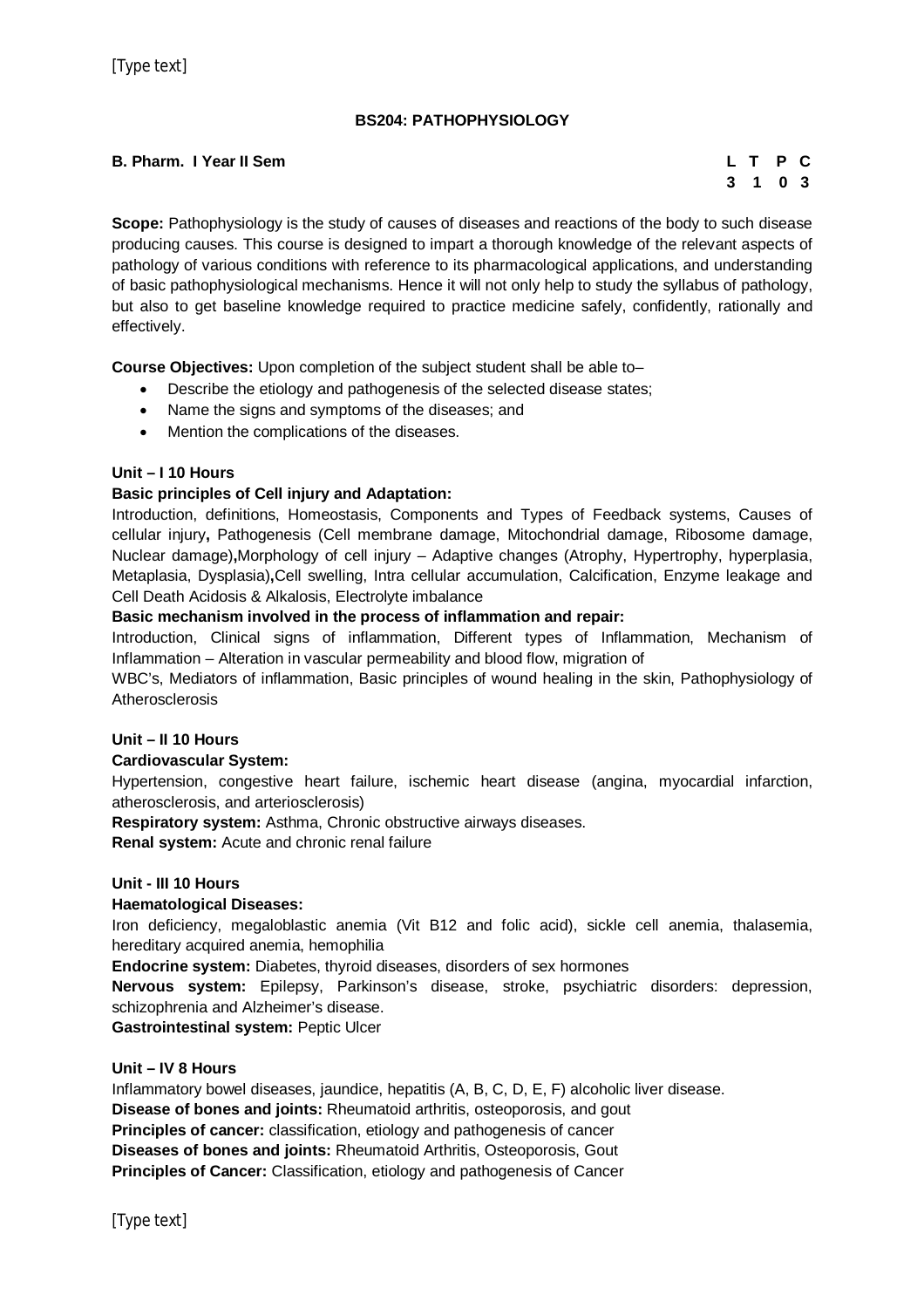## **Unit – V 7 Hours**

**Infectious diseases:** Meningitis, Typhoid, Leprosy, Tuberculosis Urinary tract infections **Sexually transmitted diseases:** AIDS, Syphilis, Gonorrhea

## **TEXTBOOKS: (Latest Editions)**

- 1. Vinay Kumar, Abul K. Abas, Jon C. Aster; Robbins & Cotran Pathologic Basis of Disease; South Asia edition; India; Elsevier; 2014.
- 2. Harsh Mohan; Text book of Pathology; 6<sup>th</sup> edition; India; Jaypee Publications; 2010.
- 3. Laurence B, Bruce C, Bjorn K. ; Goodman Gilman's The Pharmacological Basis of Therapeutics; 12<sup>th</sup> edition; New York; McGraw-Hill; 2011.
- 4. Best, Charles Herbert 1899-1978; Taylor, Norman Burke 1885-1972; West, John B (John Burnard); Best and Taylor's Physiological basis of medical practice; 12th ed; united states;
- 5. William and Wilkins, Baltimore; 1991 [1990 printing].
- 6. Nicki R. Colledge, Brian R. Walker, Stuart H. Ralston; Davidson's Principles and Practice of Medicine; 21<sup>st</sup> edition; London; ELBS/Churchill Livingstone; 2010.
- 7. Guyton A, John .E Hall; Textbook of Medical Physiology;  $12<sup>th</sup>$  edition; WB Saunders Company; 2010.
- 8. Joseph Di Piro, Robert L. Talbert, Gary Yee, Barbara Wells, L. Michael Posey; Pharmacotherapy: A Pathophysiological Approach; 9<sup>th</sup> edition; London; McGraw-Hill Medical; 2014.
- 9. V. Kumar, R. S. Cotran and S. L. Robbins; Basic Pathology;  $6<sup>th</sup>$  edition; Philadelphia; WB Saunders Company; 1997.
- 10. Roger Walker, Clive Edwards; Clinical Pharmacy and Therapeutics; 3<sup>rd</sup> edition; London; Churchill Livingstone publication; 2003.

## **RECOMMENDED JOURNALS:**

- 1. The Journal of Pathology. ISSN: 1096-9896 (Online)
- 2. The American Journal of Pathology. ISSN: 0002-9440
- 3. Pathology. 1465-3931 (Online)
- 4. International Journal of Physiology, Pathophysiology and Pharmacology. ISSN: 1944-8171 (Online)
- 5. Indian Journal of Pathology and Microbiology. ISSN-0377-4929.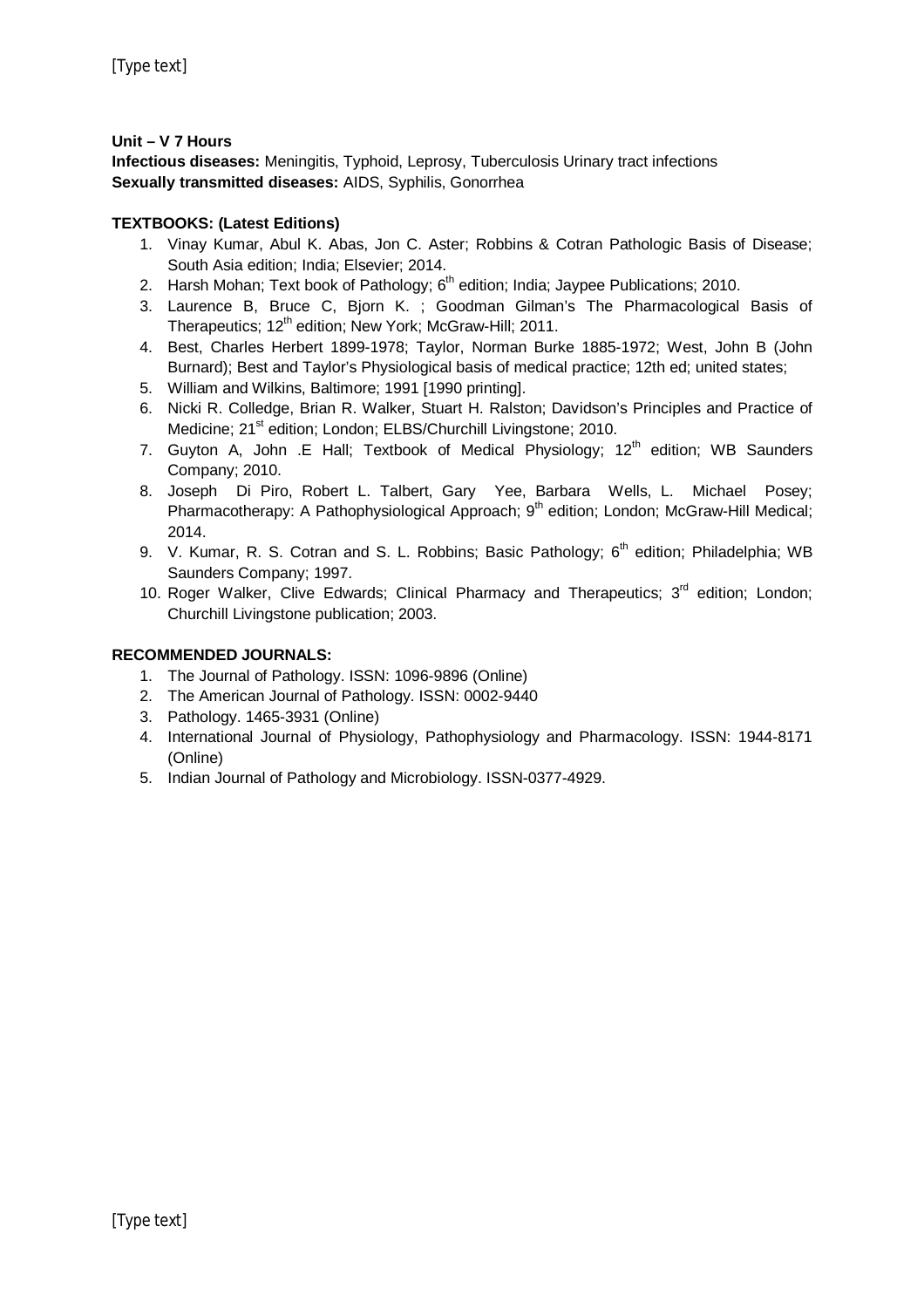## **CS205: COMPUTER APPLICATIONS IN PHARMACY**

## **B. Pharm. I Year II Sem L T P C**

# **3 0 0 3**

**Scope**: This subject deals with the introduction Database, Database Management system, computer application in clinical studies and use of databases.

**Course Objectives:** Upon completion of the course the student shall be able to

- know the various types of application of computers in pharmacy
- know the various types of databases
- know the various applications of databases in pharmacy

## **UNIT – I 06 hours**

**Number system**: Binary number system, Decimal number system, Octal number system, Hexadecimal number systems, conversion decimal to binary, binary to decimal, octal to binary etc, binary addition, binary subtraction – One's complement ,Two's complement method, binary multiplication, binary division

**Concept of** I**nformation Systems and Software: I**nformation gathering, requirement and feasibility analysis, data flow diagrams, process specifications, input/output design, process life cycle, planning and managing the project

## **UNIT –II 06 Hours**

**Web technologies**: Introduction to HTML, XML, CSS and Programming languages, introduction to web servers and Server Products

Introduction to databases, MYSQL, MS ACCESS, Pharmacy Drug database

## **UNIT – III 06 Hours**

**Application of computers in Pharmacy** –Drug information storage and retrieval, Pharmacokinetics, Mathematical model in Drug design, Hospital and Clinical Pharmacy, Electronic Prescribing and discharge (EP) systems, barcode medicine identification and automated dispensing of drugs, mobile technology, and adherence monitoring

Diagnostic System, Lab-diagnostic System, Patient Monitoring System, Pharma Information System

## **UNIT – IV 06 hours**

**Bioinformatics:** Introduction, Objective of Bioinformatics, Bioinformatics Databases, Concept of Bioinformatics, Impact of Bioinformatics in Vaccine Discovery

## **UNIT-V 06 hours**

**Computers as data analysis in Preclinical development**: Chromatographic dada analysis(CDS), Laboratory Information management System (LIMS) and Text Information Management System(TIMS)

## **TEXTBOOKS: (Latest edition):**

- 1. Computer Application in Pharmacy William E. Fassett –Lea and Febiger, 600 South Washington Square, USA, (215) 922-1330.
- 2. Computer Application in Pharmaceutical Research and Development –Sean Ekins Wiley-Interscience, A John Willey and Sons, INC., Publication, USA
- 3. Bioinformatics (Concept, Skills and Applications) S.C. Rastogi-CBS Publishers and Distributors, 4596/1- A, 11 Darya Gani, New Delhi – 110 002(INDIA)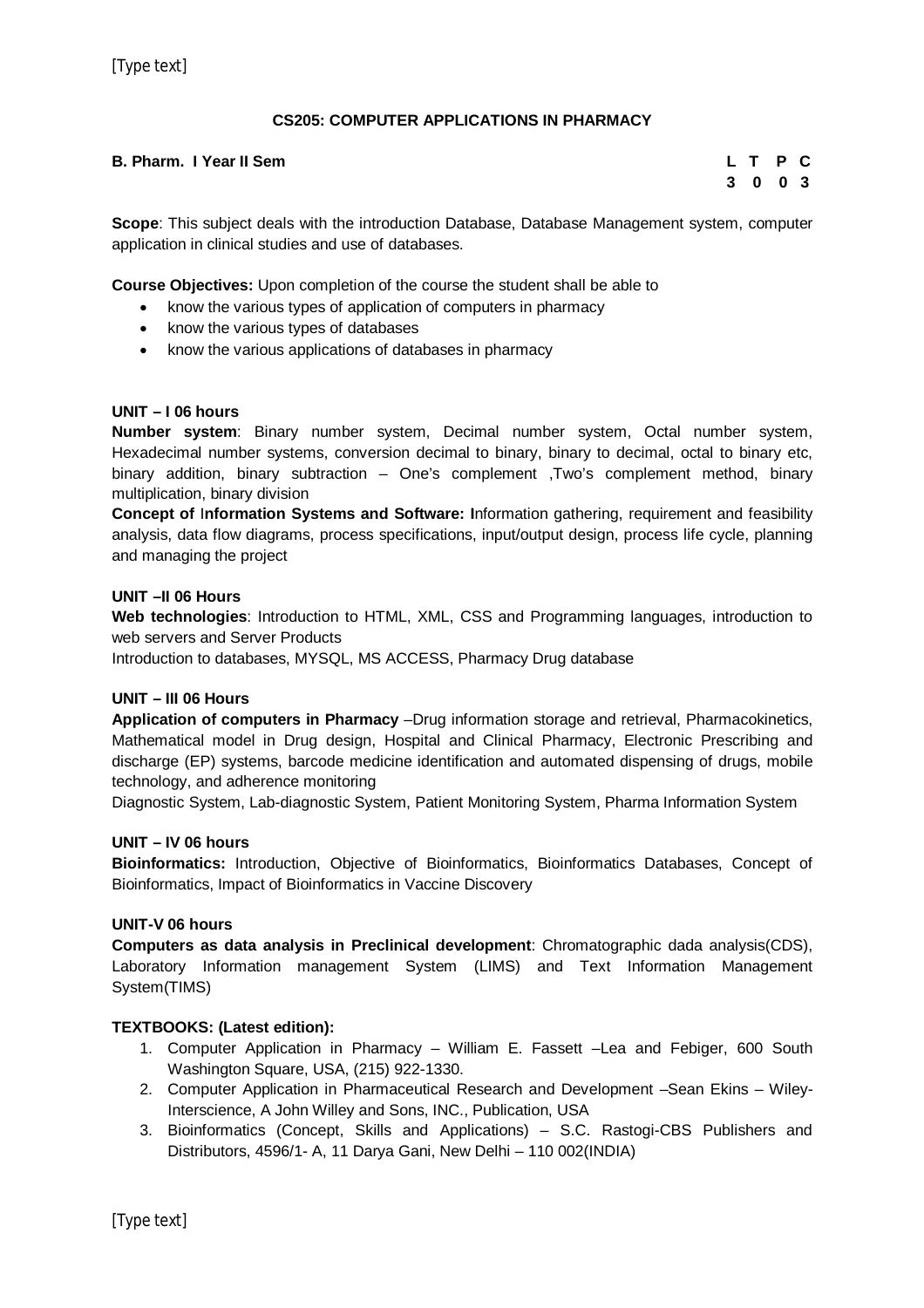4. Microsoft office Access - 2003, Application Development Using VBA, SQL Server, DAP and Infopath – Cary N.Prague – Wiley Dreamtech India (P) Ltd., 4435/7, Ansari Road, Daryagani, New Delhi - 110002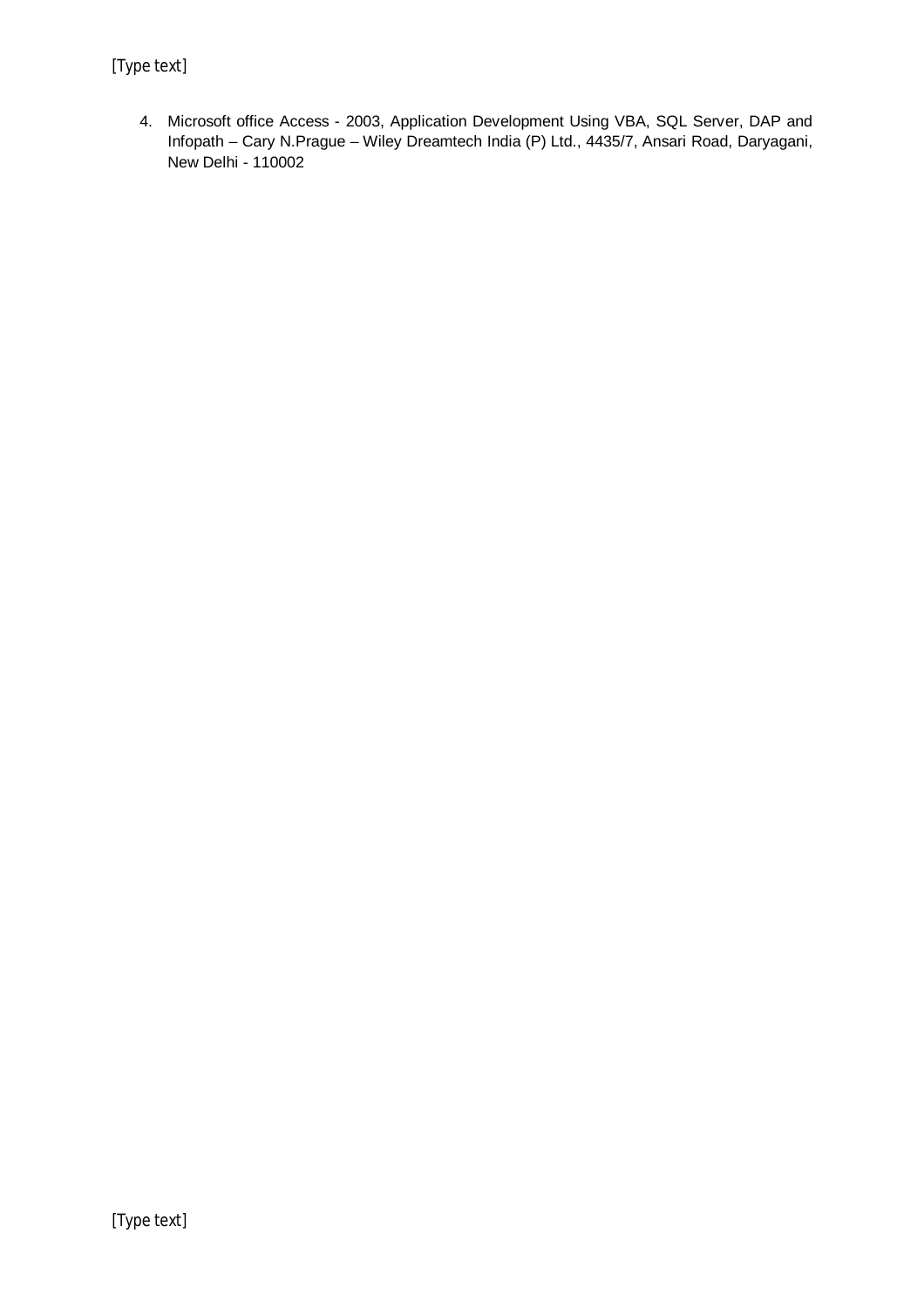## **PS206: HUMAN ANATOMY AND PHYSIOLOGY – II LAB**

### **B. Pharm. I Year II Sem**

|   | L T          | P C |  |
|---|--------------|-----|--|
| 0 | $\mathbf{0}$ | 42  |  |

Practical physiology is complimentary to the theoretical discussions in physiology. Practicals allow the verification of physiological processes discussed in theory classes through experiments on living tissue, intact animals or normal human beings. This is helpful for developing an insight on the subject**.**

- 1. Introduction to hemocytometry.
- 2. Enumeration of white blood cell (WBC) count
- 3. Enumeration of total red blood corpuscles (RBC) count
- 4. Determination of bleeding time
- 5. Determination of clotting time
- 6. Estimation of hemoglobin content
- 7. Determination of blood group.
- 8. Determination of erythrocyte sedimentation rate (ESR).
- 9. Determination of heart rate and pulse rate.
- 10. Recording of blood pressure.
- 11. Determination of tidal volume and vital capacity.
- 12. Study of digestive, respiratory, cardiovascular systems, urinary and reproductive systems with the help of models, charts and specimens.
- 13. Recording of basal mass index .
- 14. Study of family planning devices and pregnancy diagnosis test.
- 15. Demonstration of total blood count by cell analyser
- 16. Permanent slides of vital organs and gonads.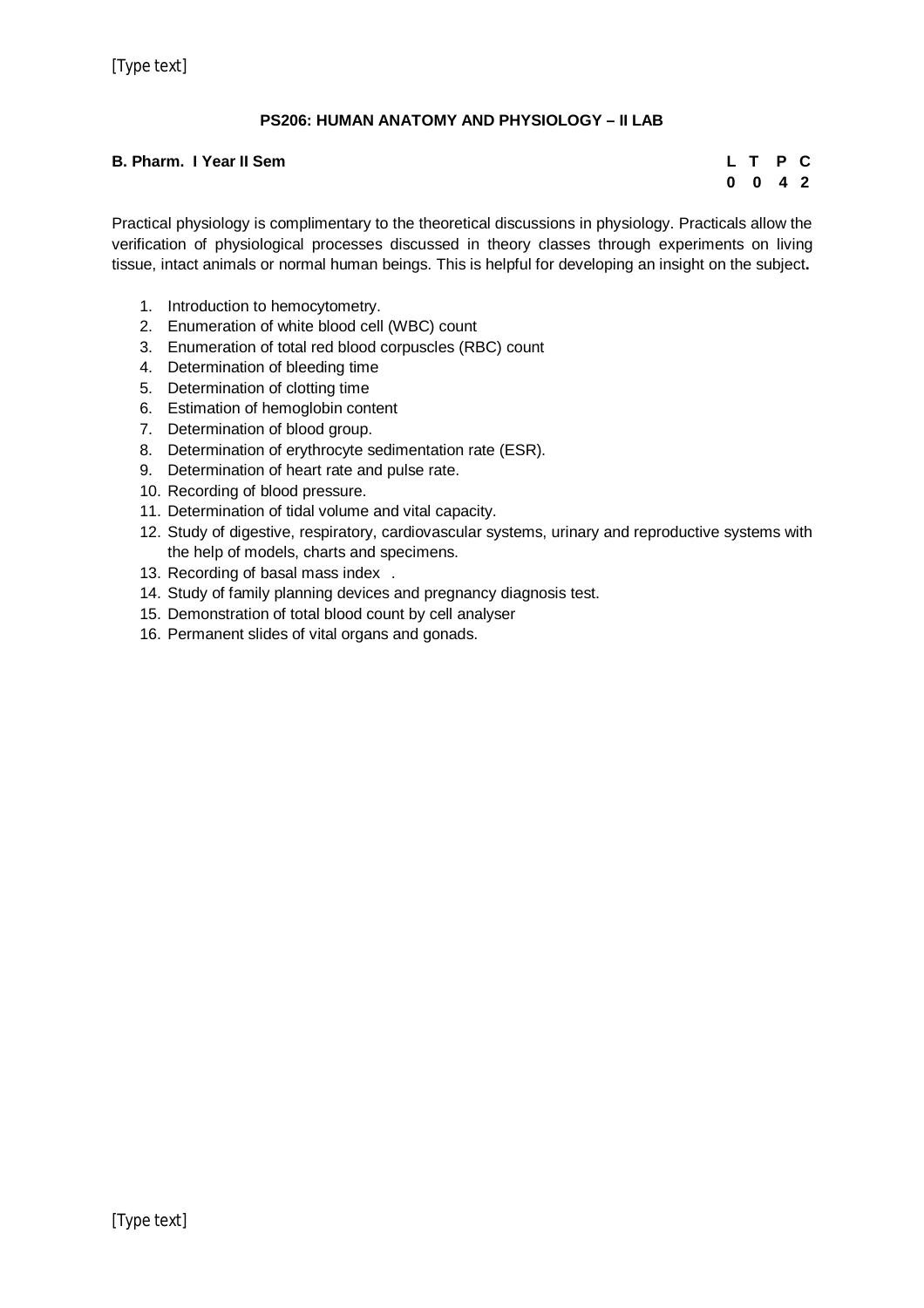## **PS207: PHARMACEUTICAL ORGANIC CHEMISTRY - I LAB**

#### **B. Pharm. I Year II Sem**

|   | L T P C      |    |  |
|---|--------------|----|--|
| 0 | $\mathbf{0}$ | 42 |  |

- 1. Systematic qualitative analysis of unknown organic compounds like
	- 1. Preliminary test: Color, odour, aliphatic/aromatic compounds, saturation and unsaturation, etc.
	- 2. Detection of elements like Nitrogen, Sulphur and Halogen by Lassaigne's test
	- 3. Solubility test
	- 4. Functional group test like Phenols, Amides/ Urea, Carbohydrates, Amines, Carboxylic acids, Aldehydes and Ketones, Alcohols, Esters, Aromatic and Halogenated Hydrocarbons, Nitro compounds and Anilides.
	- 5. Melting point/Boiling point of organic compounds
	- 6. Identification of the unknown compound from the literature using melting point/ boiling point.
	- 7. Preparation of the derivatives and confirmation of the unknown compound by melting point/ boiling point.
	- 8. Minimum 5 unknown organic compounds to be analysed systematically.
- 2. Preparation of suitable solid derivatives from organic compounds
- 3. Construction of molecular models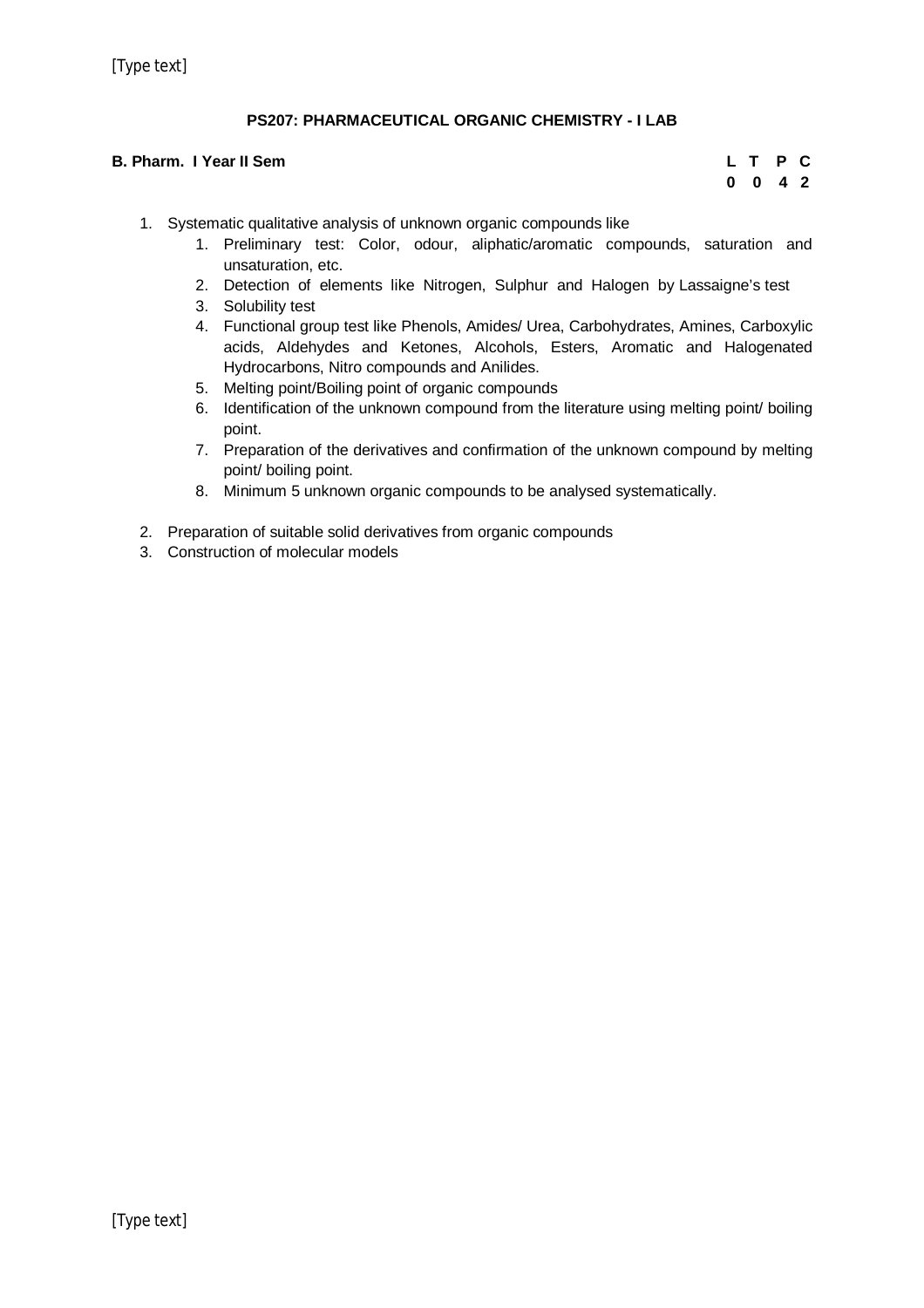## **BS208: BIOCHEMISTRY LAB**

## **B. Pharm. I Year II Sem L T P C**

**0 0 4 2**

- 1. Qualitative analysis of carbohydrates (Glucose, Fructose, Lactose, Maltose, Sucrose and starch)
- 2. Identification tests for Proteins (albumin and Casein)
- 3. Quantitative analysis of reducing sugars (DNSA method) and Proteins (Biuret method)
- 4. Qualitative analysis of urine for abnormal constituents
- 5. Determination of blood creatinine
- 6. Determination of blood sugar
- 7. Determination of serum total cholesterol
- 8. Preparation of buffer solution and measurement of pH
- 9. Study of enzymatic hydrolysis of starch
- 10. Determination of Salivary amylase activity
- 11. Study the effect of Temperature on Salivary amylase activity.
- 12. Study the effect of substrate concentration on salivary amylase activity.